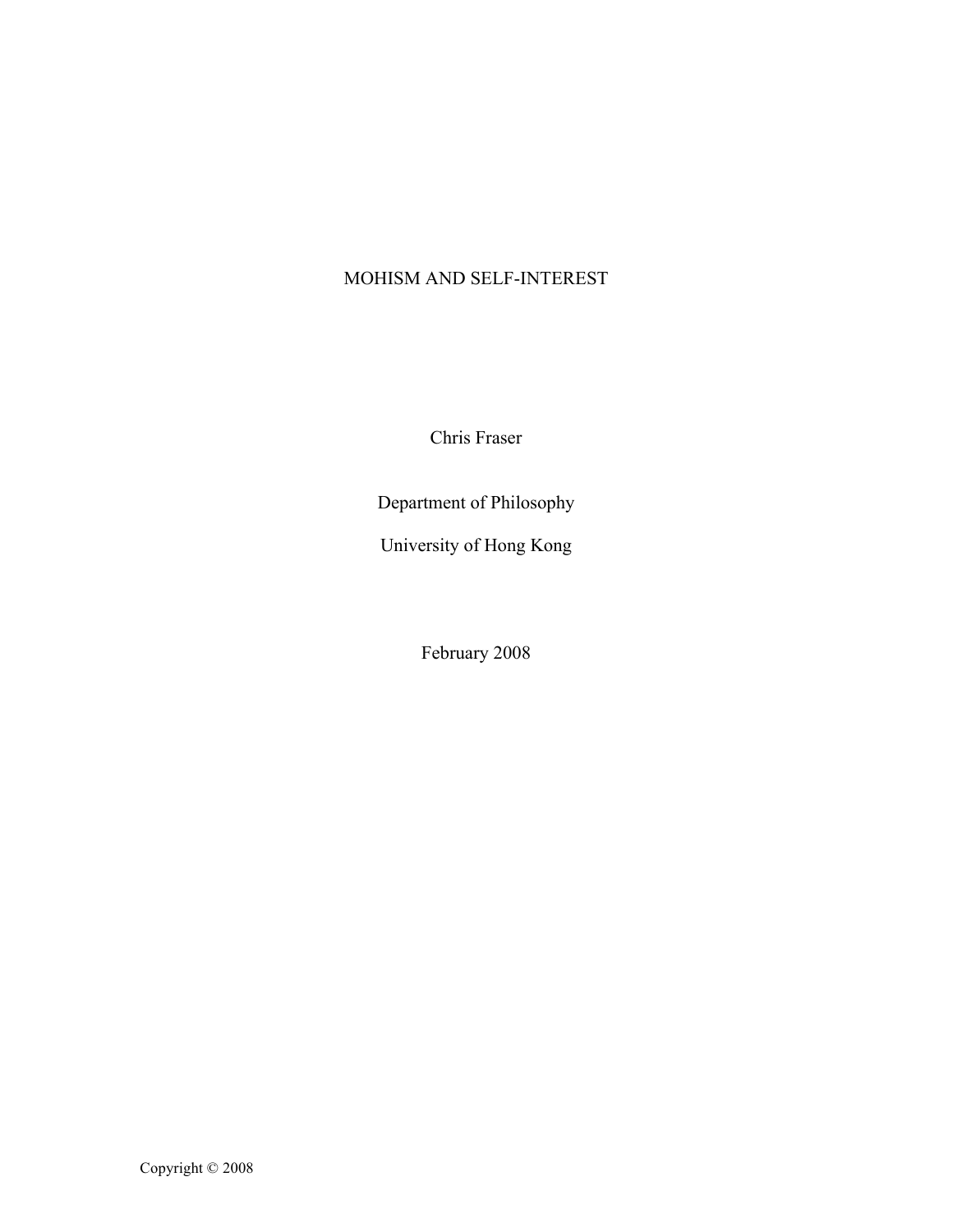## CHRIS FRASER

#### MOHISM AND SELF-INTEREST

#### Abstract

The Mohists are often depicted as regarding human beings as predominantly self-interested, so much so that self-interest amounts to people's only significant source of motivation. According to David Nivison, for example, the Mohists see human beings as self-interested, amoral "rational calculators," who have no motivation other than "the desire to optimize material satisfaction." Benjamin Schwartz claims that, for the Mohists, "all men and women, whether they be fathers, mothers, teachers, or rulers, tend to be nonloving and self-interested." Other writers maintain that the Mohists think people can be motivated to practice their moral code only, or mainly, by seeing that doing so converges with self-interest. Kwong-loi Shun, for instance, suggests that the Mohists assume self-interest will be people's main motivation for practicing inclusive care, their signature moral doctrine. In his view, Mòzǐ thought that "once one properly sees its link to one's own interest, one is moved to practice it." According to P. J. Ivanhoe, Mòzǐ believed people could be motivated to care about others only by seeing that doing so was part of a system for "the equitable distribution of material goods which guaranteed them treatment in kind." All of these writers agree, then, that for the Mohists, self-interest is people's principal source of motivation. I call this interpretive hypothesis the *Self-Interest Thesis.* 

This article clarifies the role of self-interest in Mohist thought, along the way marshaling grounds to refute the Self-Interest Thesis. I examine passages from the *Mòzǐ* bearing on the role of self-interest in Mohist ethics and psychology and show that, in each case, an alternative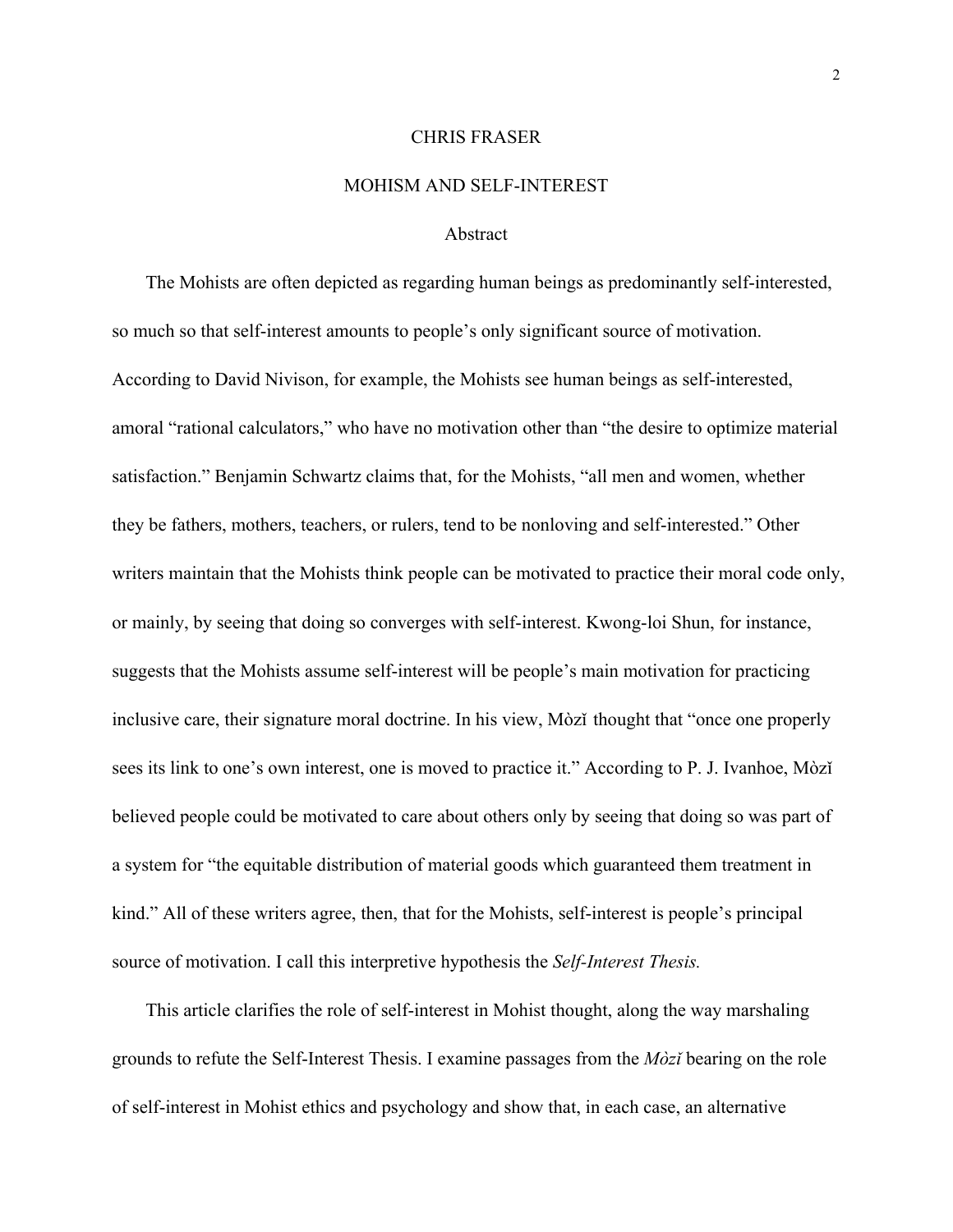interpretation explains them more adequately than the Self-Interest Thesis does. I argue that the Mohists recognize the obvious truth that self-interest figures among people's basic motives, but they think people also have other important sources of motivation. Self-interest probably plays four main roles in Mohist thought, two normative and two psychological. Normatively, it counts among the goods that are criteria of what is morally right and among the objects of concern for a person who practices inclusive care. Psychologically, I think the Mohists must allow that nonmoral self-interest might be among some people's motives for conforming to Mohist ethical norms. But they probably think that for most people it will be at most only an auxiliary motivation, since they assume people will generally be motivated on moral grounds. As I explain, the major role of self-interest in Mohist moral psychology is as a kind of constraint on a practicable moral code.

The article first briefly illustrates the Mohists' assumption that self-interest counts among people's basic motives and sketches its role in their normative ethics. Next it reviews potential grounds for the Self-Interest Thesis. Three sets of passages in the *Mòzǐ* are particularly relevant to the role of self-interest in Mohist thought: the "Identifying Upward" essays, the response to the objection that inclusive care is too difficult, and the response to the objection that inclusive care cannot be "applied." The article discusses these passages in detail, showing that none of them supports the Self-Interest Thesis and that they jointly recognize several sources of motivation other than self-interest.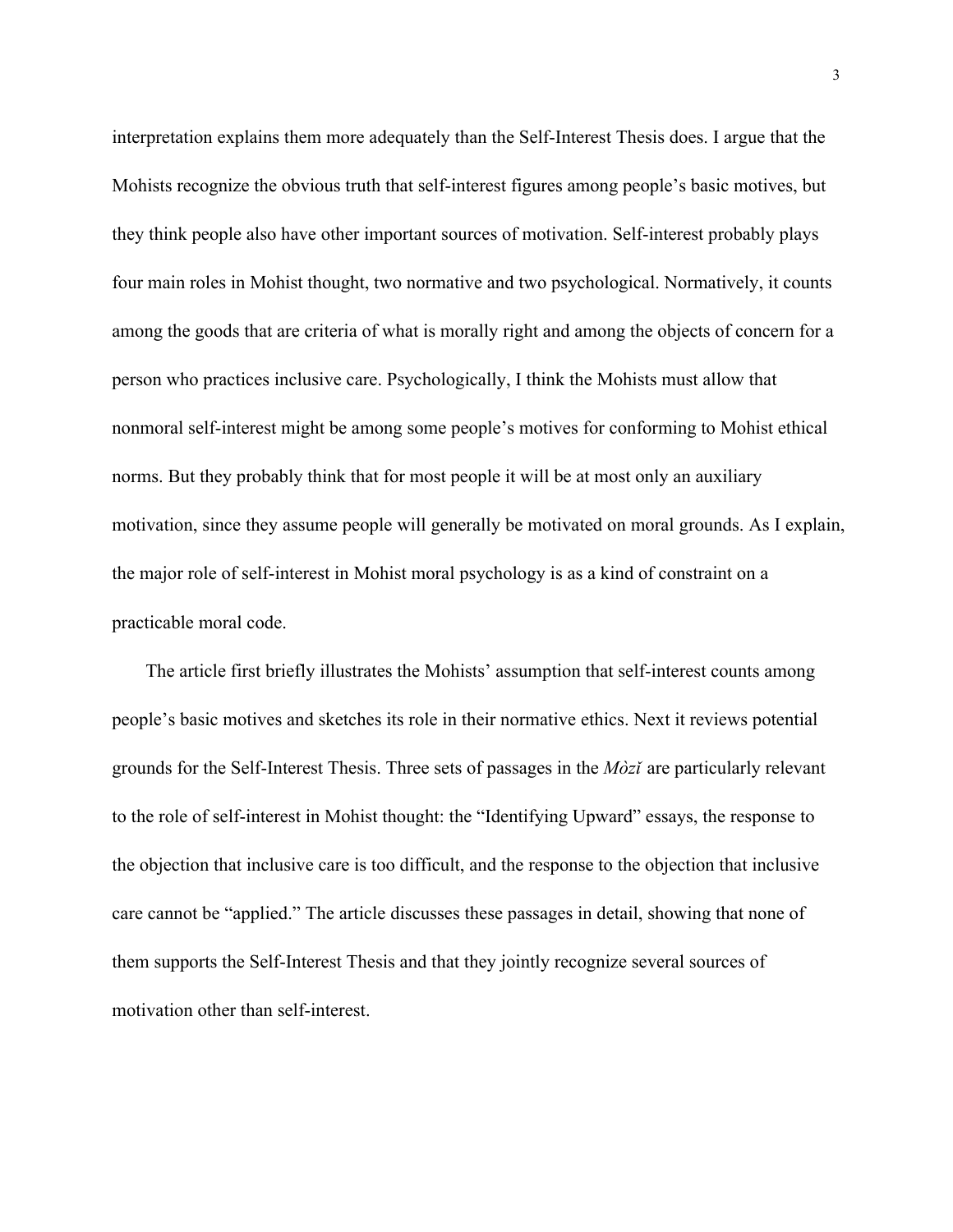# CHRIS FRASER

#### MOHISM AND SELF-INTEREST

#### I. Introduction

The Mohists are often depicted as regarding human beings as predominantly self-interested, so much so that self-interest amounts to people's only significant source of motivation. According to David Nivison, for example, the Mohists see human beings as self-interested, amoral "rational calculators," who have no motivation other than "the desire to optimize material satisfaction."<sup>1</sup> Benjamin Schwartz claims that, for the Mohists, "all men and women, whether they be fathers, mothers, teachers, or rulers, tend to be nonloving and self-interested."<sup>2</sup> Other writers maintain that the Mohists think people can be motivated to practice their moral code only, or mainly, by seeing that doing so converges with their own interests. Kwong-loi Shun, for instance, suggests that the Mohists assume self-interest will be people's main motivation for practicing inclusive care (*jiān ài*) (兼愛), their signature moral doctrine. In his view, Mòzǐ (墨子) thought that "once one properly sees its link to one's own interest, one is moved to practice it."3 According to P. J. Ivanhoe, Mòzǐ believed people could be motivated to care about others only by seeing that doing so was part of a system for "the equitable distribution of material goods which guaranteed them treatment in kind."<sup>4</sup> All of these writers seem to agree, then, that for the Mohists, self-interest is people's principal source of motivation. For convenience, I will call this interpretive hypothesis the *Self-Interest Thesis.* 

The aim of this article is to clarify the role of self-interest in Mohist thought and by doing so to refute the Self-Interest Thesis. Toward these ends, I will examine passages from the *Mòzǐ*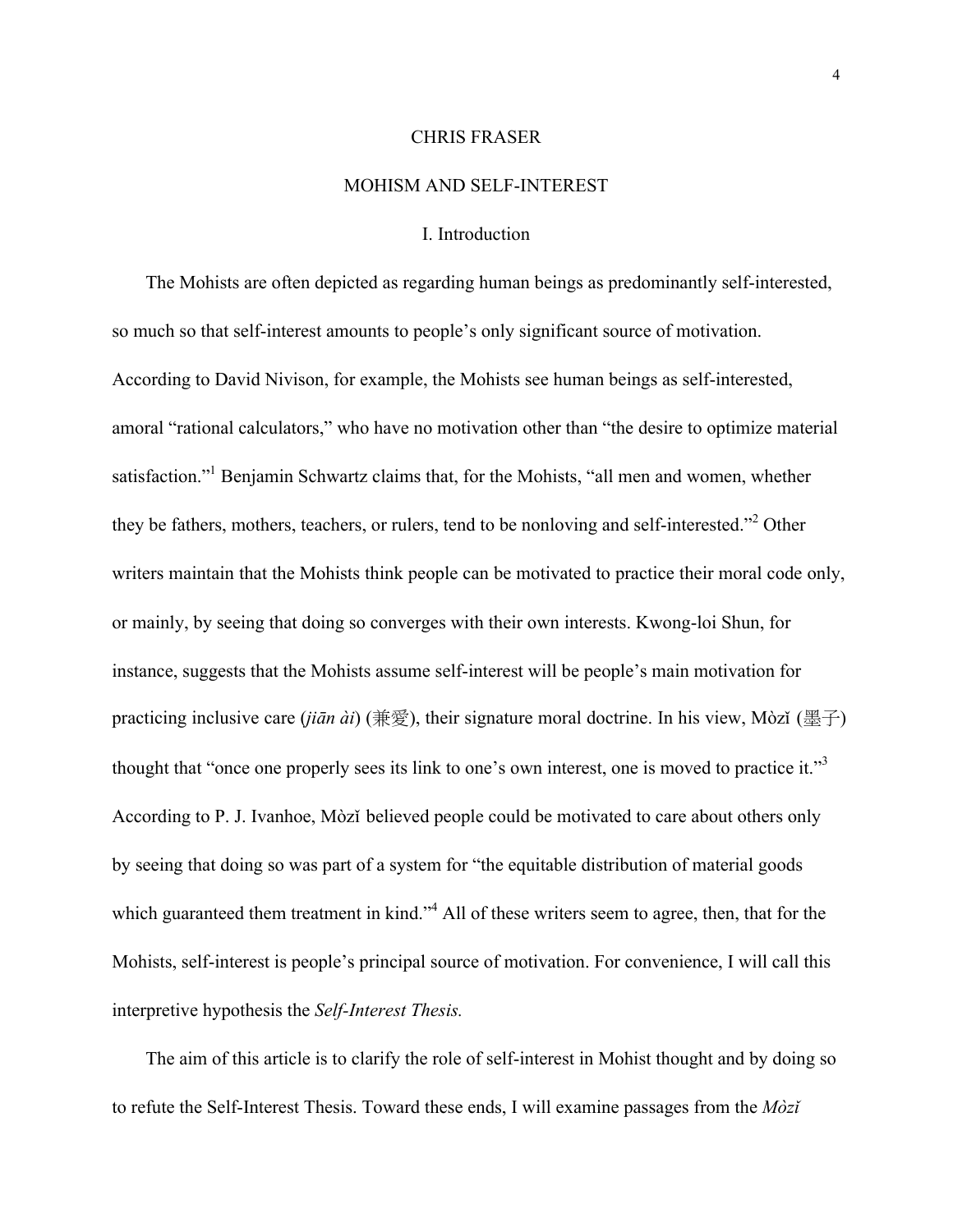(《墨子》) bearing on the role of self-interest in Mohist ethics and psychology and show that, in each case, an alternative interpretation explains them better than the Self-Interest Thesis does. I will argue that the Mohists recognize the obvious truth that self-interest figures among people's basic motives, but they believe people also have other important sources of motivation. Selfinterest probably plays four main roles in Mohist thought, two normative and two psychological. Normatively, it counts among the goods that are criteria of what is morally right and among the objects of concern for a person who practices inclusive care. Psychologically, I think the Mohists must allow that nonmoral self-interest might be among some people's motives for conforming to Mohist ethical norms. But they probably think that for most people it will be at most only an auxiliary motivation, since they assume people will generally be motivated on moral grounds. As I will explain, the major role of self-interest in Mohist moral psychology is as a kind of constraint on a practicable moral code.

In what follows, I first briefly illustrate the Mohists' assumption that self-interest counts among people's basic motives and sketch its role in their normative ethics. Next I review potential grounds for the Self-Interest Thesis. Three sets of passages in the *Mòzǐ* are particularly relevant to the role of self-interest in Mohist thought: the "Identifying Upward" essays, the response to the objection that inclusive care is too difficult, and the response to the objection that inclusive care cannot be "applied." In the remainder of the paper, I discuss these passages in detail, showing that none of them supports the Self-Interest Thesis and that they jointly recognize several sources of motivation other than self-interest.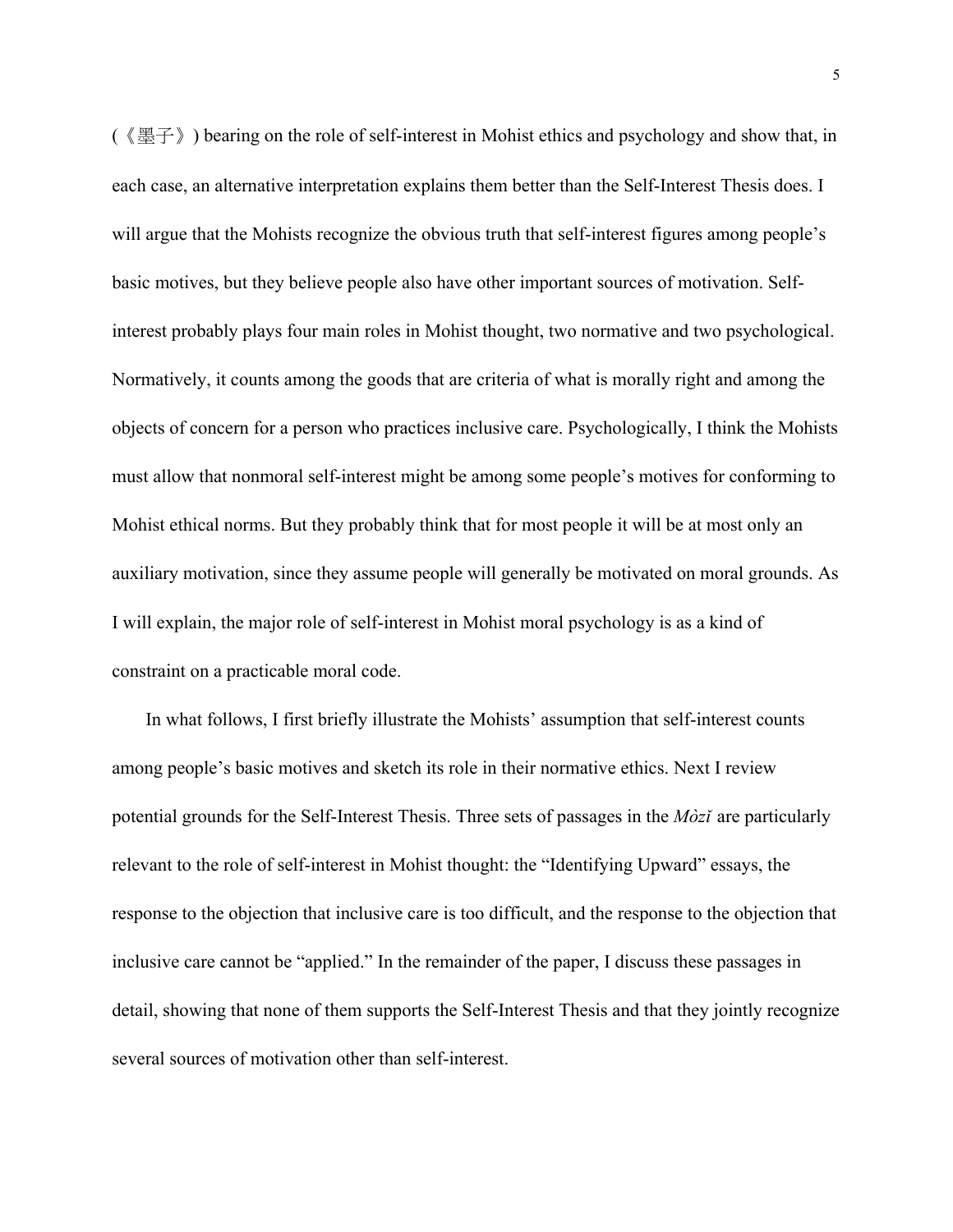## II. Self-Interest as a Common Motive and a Normative Criterion

The Mohists unquestionably recognize that self-interest is among the common motives for which people act. This is clear, for instance, from their belief in the utility of material incentives and disincentives in modifying people's attitudes and behavior (*Mòzǐ,* books 8–13) and from their claim that the disorder in the world is due to people's pursuing their own interests without regard for others'  $(14/5-12)$ .<sup>5</sup> Also, the "Ruler" argument defending inclusive care against the objection from applicability (discussed below) presupposes that people are typically motivated to protect their own welfare. <sup>6</sup> The most plausible explanation of these points is that the Mohists take self-interest to be a typical, even universal source of motivation for people. Of course, this stance by no means commits them to holding that self-interest is people's sole or predominant motivation.

The Mohists' other defense against the objection from applicability—the "Caretaker" argument—suggests a crucial qualification to the Self-Interest Thesis. The Mohists recognize that individuals may sometimes be so narrowly self-interested as to injure even family members for selfish benefit (14/5). But the Caretaker argument assumes that people will typically seek to ensure the welfare of their immediate family—their dependent parents, spouse, and children even when doing so is of no direct benefit to them as individuals. If the Self-Interest Thesis claims that the Mohists view people as concerned only with their own *individual* interests, then the Caretaker renders it obviously, and uninterestingly, false. So we should take it instead to be the more plausible claim that the Mohists see people as concerned principally for their own interests in a broad sense that includes the interests of their dependents. In what follows, I will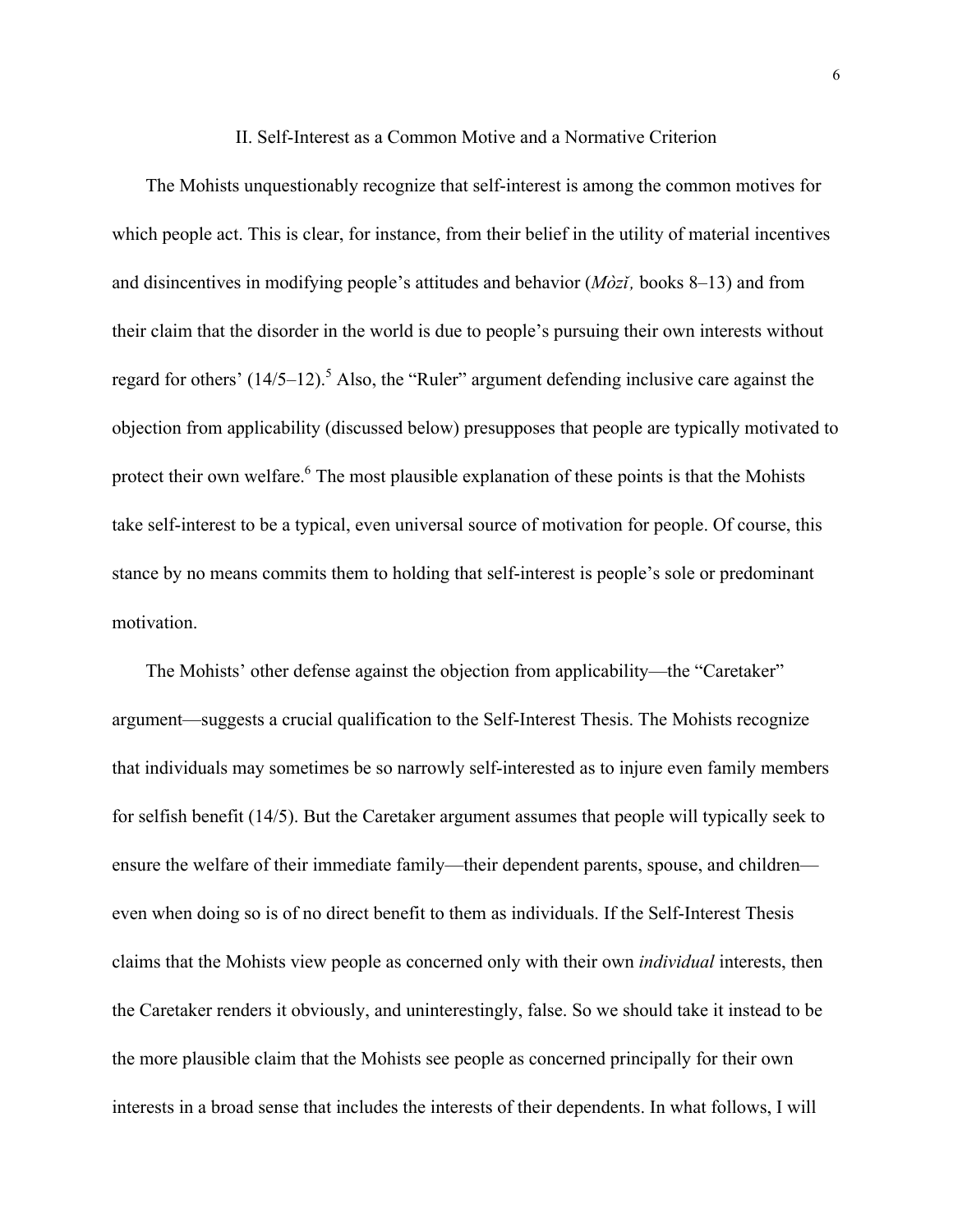take "self-interest" and "one's own interests" to refer to one's interests in this broad sense.

Self-interest seems to play two roles in Mohist normative ethics. First, one's own interests figure among the goods that are criteria of right. The Mohists hold that the morally good person takes as his model or standard  $(f\tilde{a})$  ( $\tilde{a}$ ) of conduct "promoting the benefit of all under heaven and eliminating harm to all under heaven" (32/1). One's self and one's family are understood to count among "all under heaven," and thus morally right practices are expected to promote one's own interests as much as everyone else's. Also, the "benefit of all" includes the exercise of what I call the "relational" virtues—virtues the Mohists associate with the proper performance of basic, relational social roles and thus flourishing personal relationships (see, e.g., 16/84–86). For instance, rulers are to manifest beneficence, their subjects loyalty; fathers are to manifest paternal kindness, their sons filial devotion, or "filiality" (*xiào*) (孝). The Mohists thus consider it morally right to be a loving parent or devoted child—aspects of self-interest in the broad sense.

Second, a moralized form of self-interest is incorporated into the doctrine of inclusive care. The standard (*fǎ*) of inclusive care is to "inclusively care about each other and in interaction benefit each other" (15/10–11). That is, people are to develop an attitude of all-inclusive moral concern for everyone and, accordingly, to seek mutual benefit in their interactions with others. This concern is for oneself as well as for others, and the conduct it motivates is generally expected to benefit oneself as well as others, at least in the long run. So, while Mohist ethics forbids pursuit of one's own interests while disregarding others', it endorses a commitment to one's own interests along with others'.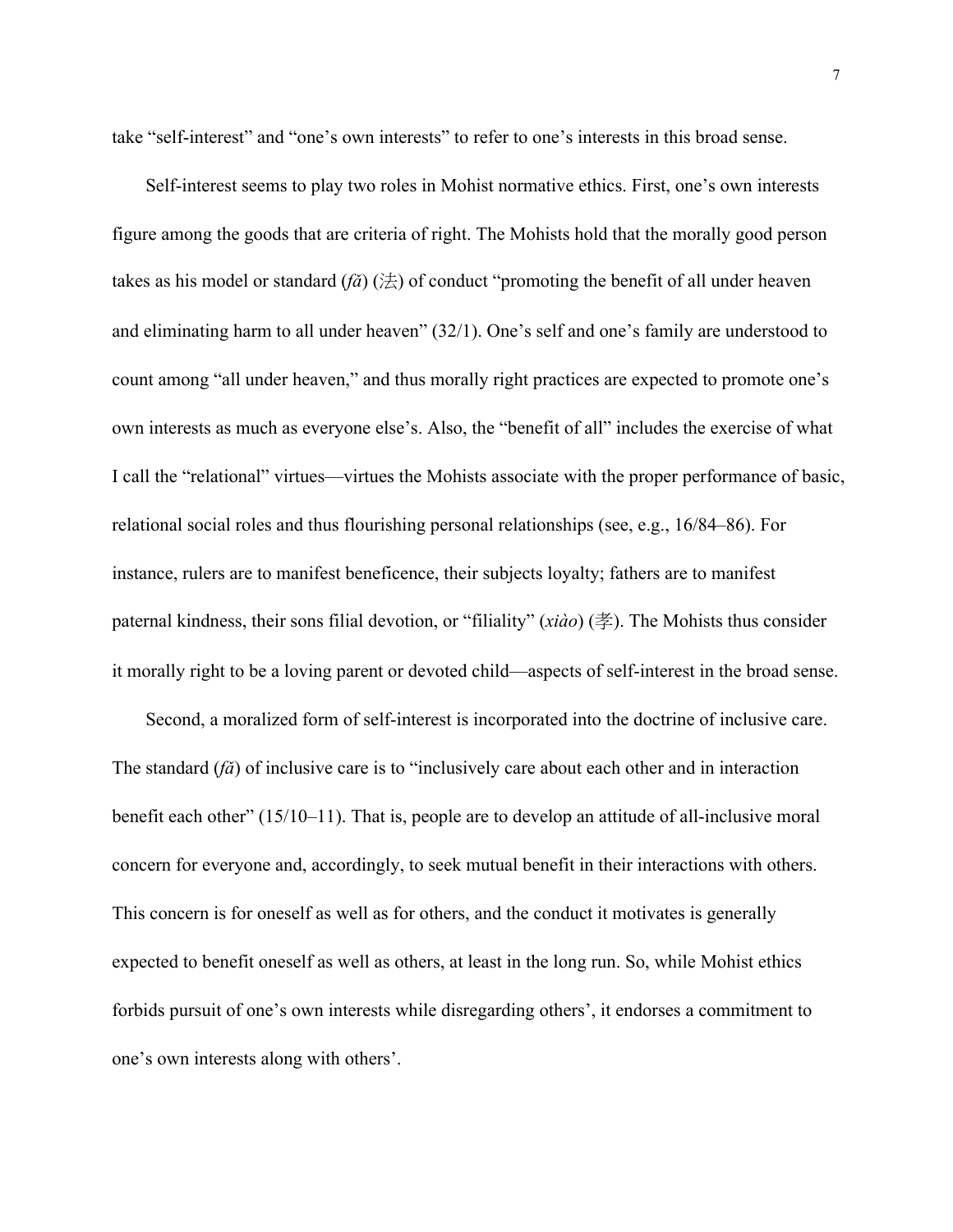## III. Grounds for the Self-Interest Thesis

Three sets of discussions in the *Mòzǐ* are likely be cited as grounds for the Self-Interest Thesis. The first is Mohist political theory. According to Schwartz, for instance, the Mohist account of the origins of the state depicts people in the state of nature as "self-regarding individuals" devoted solely to pursuing their own interests.<sup>7</sup> In Nivison's view, Mohist political theory amounts to a proposal for leading people to follow a moral code by harnessing their selfinterest through "a suitable structure of constraints and inducements."8 Nowhere in the theory, according to Nivison, is there any hint of "anything more complex or subtle inside people than an ability to think out...where their interests lie."<sup>9</sup> The second set of discussions is the Mohists' response to what I call the objection from difficulty, in which they deny that inclusive care is difficult, because those who practice it will also benefit from it themselves (15/15–29, 16/72–83). To Shun and Ivanhoe, this latter claim implies that the Mohists suppose people's motivation for practicing inclusive care will be that doing so is in their own interest.<sup>10</sup> The third set is the Caretaker and Ruler arguments, which constitute the Mohists' response to what I will call the objection from applicability (16/21–34, 16/34–45). Since the arguments appeal to one's own and one's family's interests to show that inclusive care "can be applied," an interpreter might take them to suggest that for the Mohists, self-interest explains why or how people will practice inclusive care $11$ 

In the next three sections, I will examine these parts of the *Mòzǐ* to determine how well they support the Self-Interest Thesis. For brevity, I will not address all aspects of the Mohists' discussions, but will focus only on features directly relevant to the role of self-interest.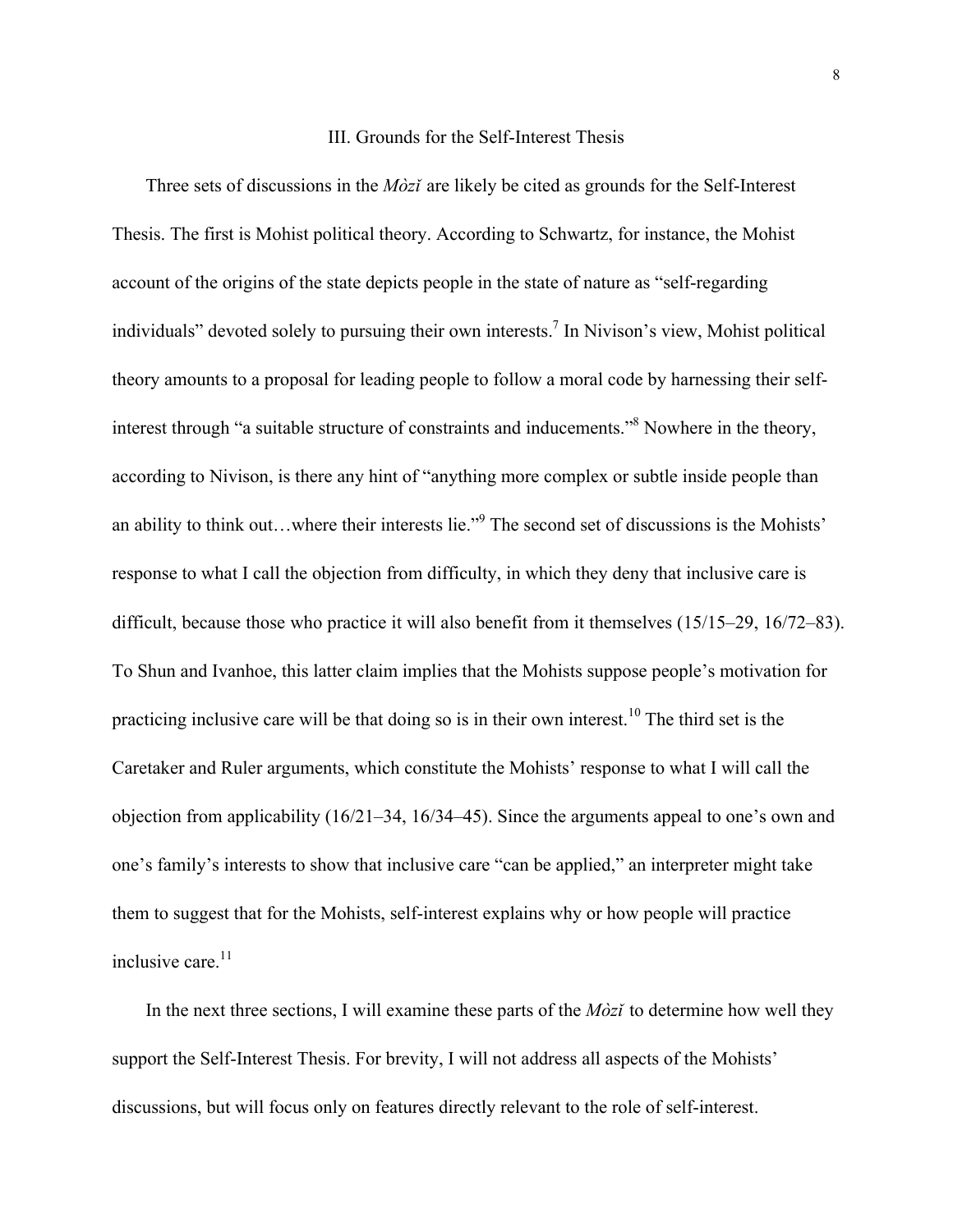## IV. Self-Interest in Mohist Political Theory

The Mohist theory of the state begins by supposing that people in a hypothetical state of nature, before the origin of government, would probably each follow their own  $\vec{v}$  ( $\ddot{\tilde{\mathcal{E}}}$ ).<sup>12</sup> The word "*yì*" is often used in early Chinese texts to refer to what is morally right. But for the moment let us take *yì* just to be a norm or code representing what one considers proper, leaving open the form of propriety involved. The texts depict people as each so committed to their own *yì* and so adamant in condemning others' that even family members are unable to live together harmoniously and society descends into violent disorder. As the Mohists imagine them in the state of nature, then, people are autonomous agents who are strongly, even obstinately committed to their *yì.* The first version of the theory describes their attitude by saying that they "*shì* their *yì*  and on that basis *fēi* others' *yì,* and thus *fēi* each other" (11/2)—that is, they each deem their *yì* to be *shì* (是) (right/this), on those grounds deem others' *fēi* (非) (wrong/not), and thus fall into a cycle of reciprocal condemnation (*fēi*) of each other that eventually leads to social turmoil. This statement has two important implications. First, people apparently assume that since their own *yì* is *shì,* any other *yì* is therefore *fēi* and thus mistaken. Thus, though they each have their own individual conception of *yì,* they seem to assume that *yì* by its nature is a public, objective standard of conduct to which everyone should conform, not only themselves.<sup>13</sup> They thus share a belief that *yì* should be unified across society. Second, people's attitude of deeming their *yì* to be *shì* and others' to be *fēi* is apparently accompanied by a strong motivation to act on their convictions, which in the hypothetical scenario leads them into conflict with each other. I suggest that the best explanation of this point is that the Mohists take the attitude of deeming something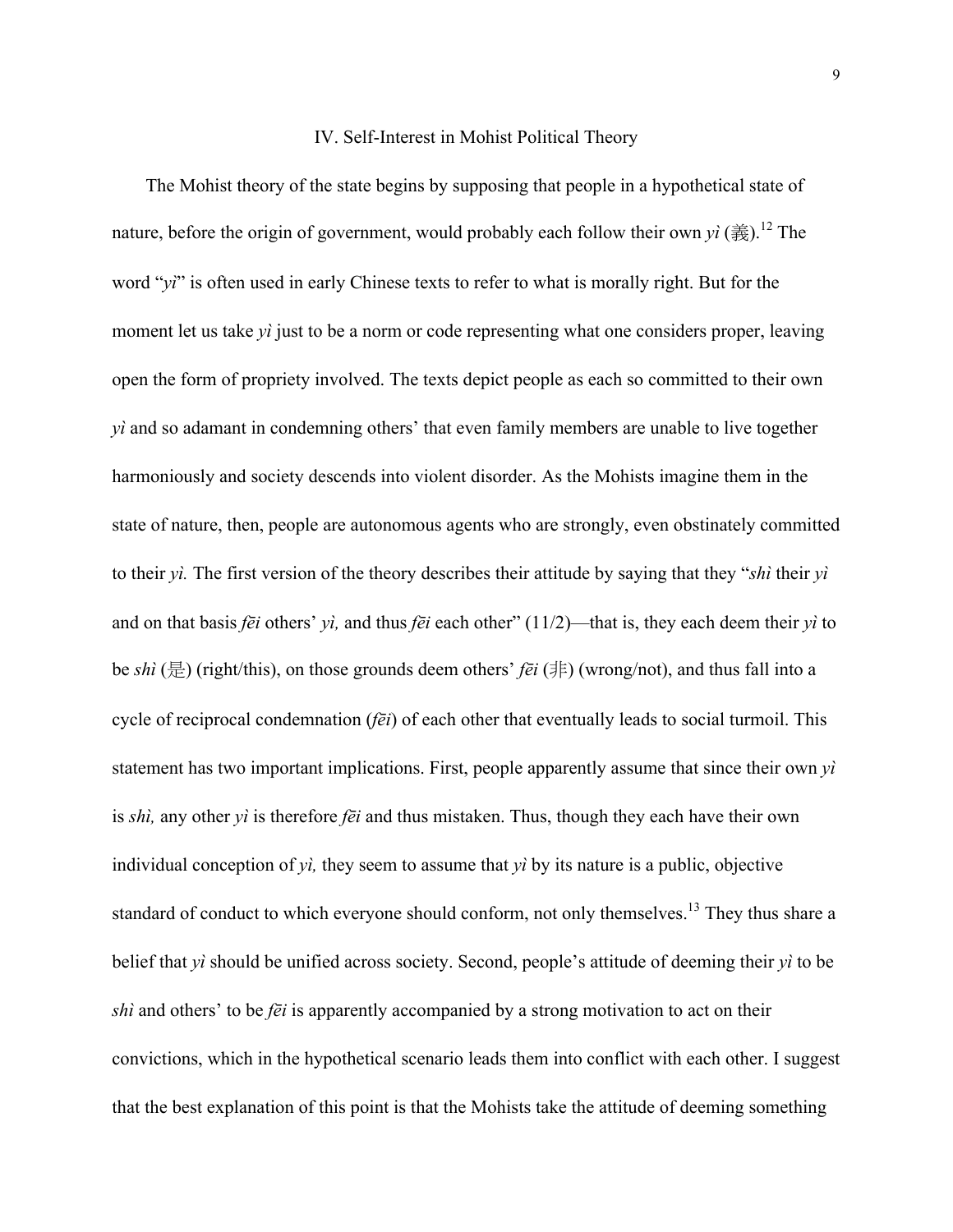*shì* or *fēi* to have inherent motivational force. Other things being equal, to deem something *shì* is to be motivated to do, endorse, or respect it, while to deem it *fēi* is to be motivated to avoid, condemn, or eliminate it.<sup>14</sup> Since people normally deem their *vi* to be *shi*, this motivation carries over to *yì* as well: people are normally motivated to do, endorse, or respect what they consider *yì.* 

Are people in the Mohist state of nature predominantly self-interested, as Schwartz suggests? If the Self-Interest Thesis is the claim that they are all motivated only by self-interest, then it has difficulty explaining why they are depicted as motivated by their *shì* and *fēi* attitudes, not selfinterest. Nor is it easy to see how self-interest, rather than normative disapproval, would motivate people to clash with others simply on the grounds that they had different *yì*. But perhaps the thesis is better understood as claiming that the *content* of everyone's *yì* is selfinterested. As Schwartz says, "the people's 'view of what was right' (*yì*) was simply that they should serve their own individual interests."15 I think we can assume that *some* of the diverse *yì* are self-interested in content. Indeed, an anecdote in the "Mohist Analects" gives us an example of such an *yì:* the policy of a man named Wūmǎzǐ that he would kill others to benefit himself, but not himself to benefit others (46/52–60). But the thesis that all the *yì* are self-interested is implausible, for several reasons. First, if the Mohists do see all the *yì* as self-interested, it is difficult to explain why they do not directly say so. Elsewhere, they attribute social disorder to people pursuing their own interests at others' expense (14/5). If the state of nature scenario is meant to illustrate a similar idea, why not use similarly direct language? Another problem is that there may not be enough distinct versions of a self-interested *yì* to account for the radical plurality of norms the Mohists envision. "Serve your own individual interests" is a single *yì,* not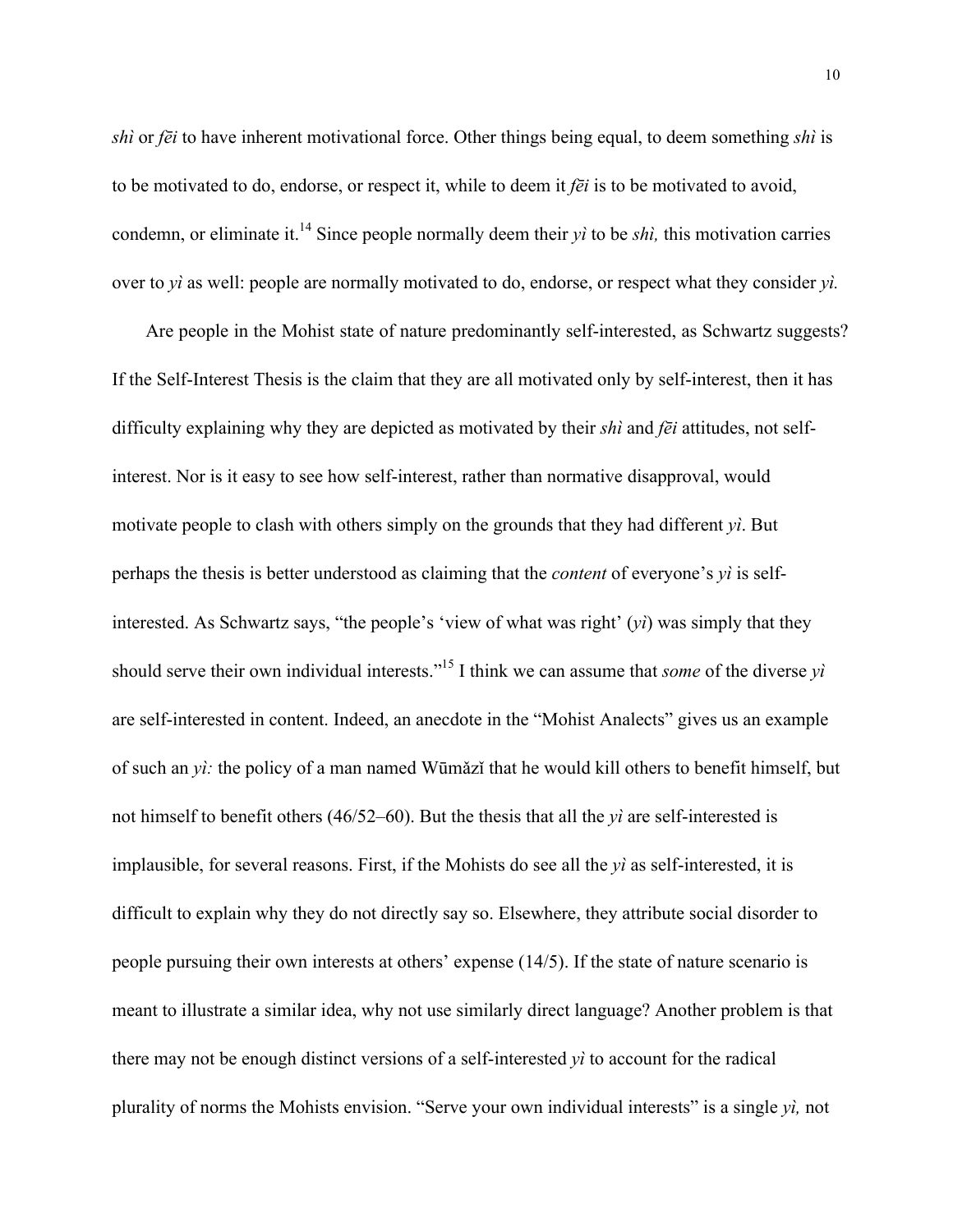a plurality. There are other formulations of self-interested *yì,* of course, such as Wūmǎzǐ's. But diversity on the order of "one person, one *yì*" (12/2) would be more likely if the *yì* were not restricted to different norms for furthering one's own interests. A third problem is that elsewhere the *Mòzǐ* gives examples of alternative *yì* that are not self-interested. In the "Economy in Funerals" essay, the Mohists point out that people sometimes erroneously "take custom to be *yì*"—that is, they mistakenly confuse contingent customs with what is genuinely *yì,* or right (25/75). Examples they give of such customs include rending and eating one's firstborn son, abandoning one's widowed grandmother, allowing the flesh of the dead to rot away before burial, cremation, and extravagant funerals. Apparently these practices could all be considered different *yì*, or perhaps aspects of different *yi*.<sup>16</sup> However, none is self-interested in content. So the most plausible interpretation of the statement that "people had different *yì*" is probably that people followed a plurality of fundamentally different norms, rather than only self-interested ones.

In the Mohists' scenario, people recognize that the violent disorder they face—which is apparently a disvalue by everyone's standards—arises from the absence of political authorities who could unify society's *yì* (11/5, 12/5–6). So a morally and intellectually qualified leader is chosen to establish a government and unify *yì*. This leader appoints high officials to assist him, who in turn appoint a hierarchy of lower-ranking officials down to the level of village head. Once the officials are in place, the ruler initiates a scheme to unify *yì*. Leaders at each level are to guide their subordinates in "identifying upward" with the good example set by their superiors. People are to emulate how their leaders discriminate between *shì* and *fēi,* to learn from their good words and practices, and to report others' good and bad conduct. Successful emulation is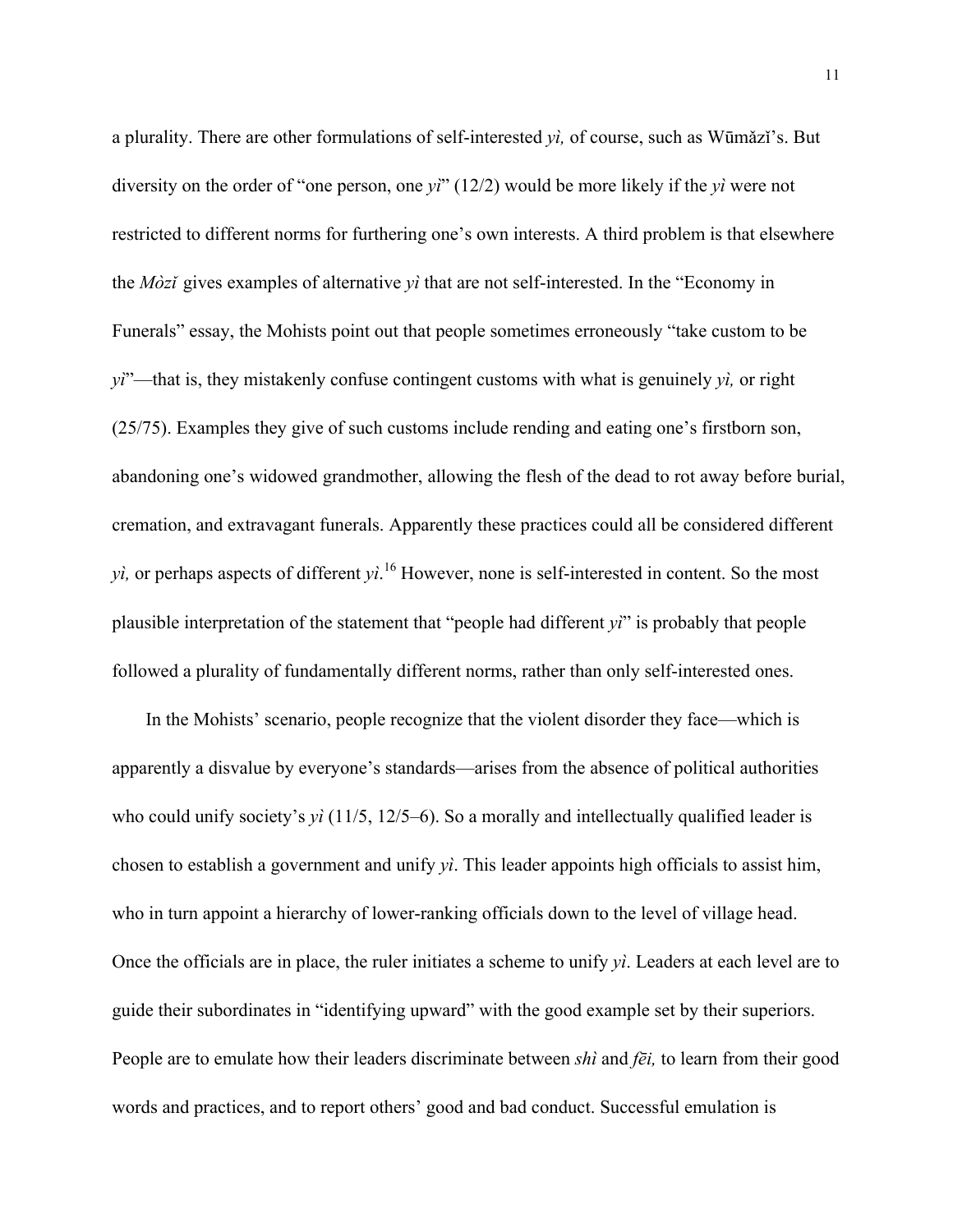encouraged with praise and rewards; failure is punished by criticism and penalties. By unifying people's *yì* at each level of political organization, from the village up to the empire, this scheme brings order to the world and thus justifies the existence of the state.

Does this account of the origin of the state support the Self-Interest Thesis? I think there are two distinct issues to examine here. The first is whether the Mohists depict political society as fundamentally grounded in self-interest—that is, whether self-interest provides the primary motivation for the transition from anarchy to political society. The second is whether the scheme for promulgating a unified *yì* relies principally on self-interested motives.

The Mohists depict people as implicitly committed to the view that *yì* should be unified and as recognizing that it is the absence of a unified *yì* that leads to disorder, which everyone finds intolerable. The origin of the state thus lies in people's shared conviction that normative unity is needed and that it can be achieved only by employing political authority. The Mohists apparently assume that in a state of normative anarchy, discourse among peers cannot yield normative unity or even a partial, overlapping consensus on a set of core values. This is not, I think, because they bizarrely fail to envision that the content of the various *yì* might overlap. It is because there are no shared standards on which people could base a consensus—the fact that they all have different *yì* entails that they simply cannot reach agreement. An *yì* is a norm or set of norms governing people's evaluative attitudes and conduct. If two people follow different *yì,* then even if their attitudes do agree in places, they may lack shared grounds for privileging these points of agreement as a basis for interacting with each other. Ideas such as organizing public life around an overlapping consensus or respecting others and thus seeking compromise with them are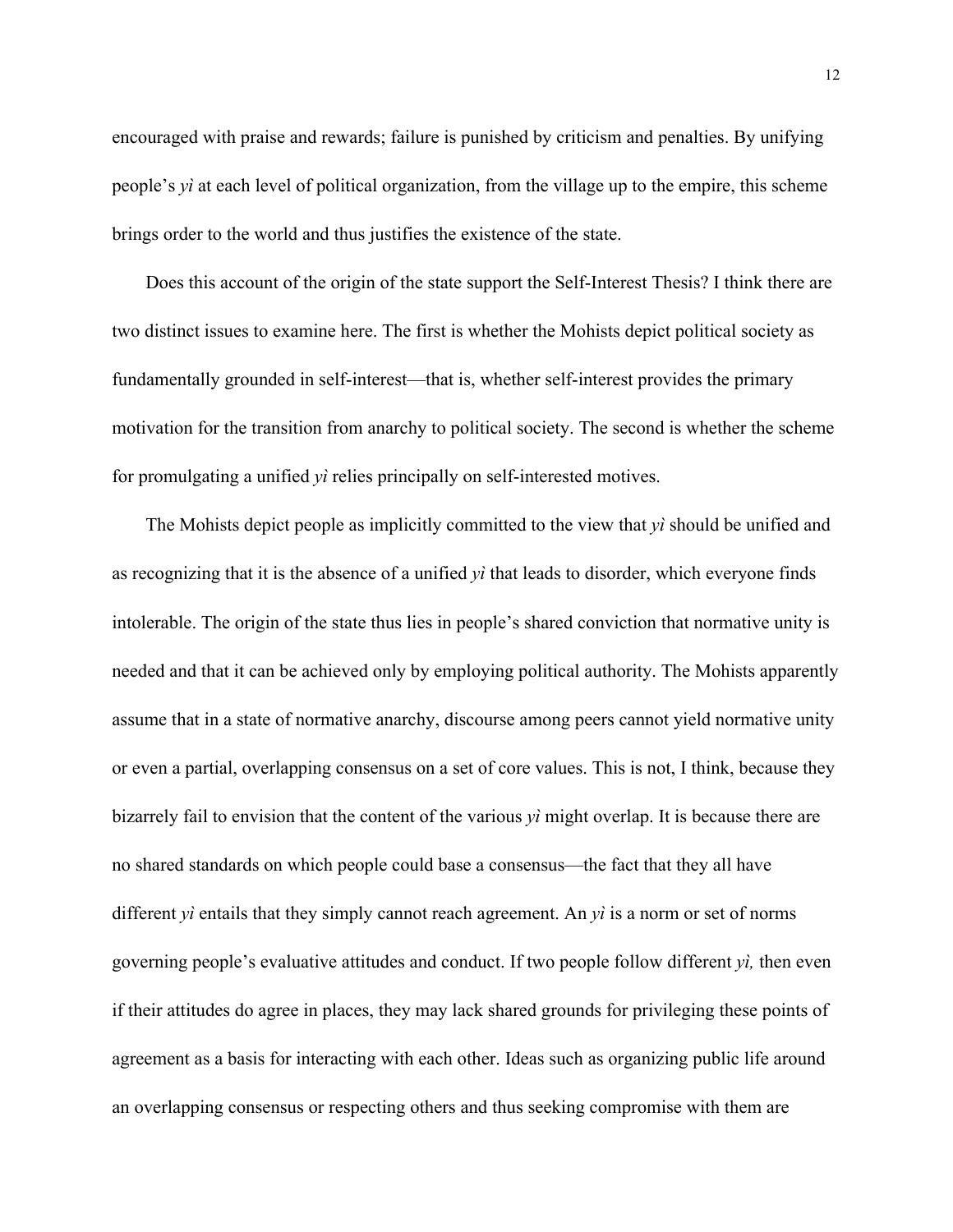themselves *yì* that, *ex hypothesi,* people in the state of nature disagree on. So the very nature of the hypothetical scenario rules out people's finding any middle ground on which to develop a shared, compromise  $y_i$ . In fact, most of them probably agree that disorder, for instance, is a disvalue. But agreement on this point is not enough of a basis to develop a shared *yì*. Society as a whole is trapped in a kind of bootstrapping problem. Everyone agrees that a unified *yì* is needed, but there is no means of arriving at one.

This is the problem that political authority is invented to resolve. For the Mohists, political authority is a necessary condition for the shift from normative anarchy to a unified normative order. The key is not, I think, the coercive power of the state, though coercion undoubtedly plays a role. It is the very nature of authority as such. In the state of nature, people lack any sort of authoritative standard by which to arrive at a unified  $y\hat{i}$ . Everyone's  $y\hat{i}$  is on a par with everyone else's, and there are no privileged or unified grounds on which to build a consensus. Assigning authority to a leader instantly solves this problem. Now there is one *yì,* the leader's, that has an authoritative status and can be taken as a basis for determining the content of a unified *yì*. Moreover, the Mohists apparently believe that people have an inherent respect for authority that predisposes them to identify with and follow leaders (16/72–81). Thus simply acknowledging the leader's status as leader will help motivate them to adopt the unified  $yi$  he promulgates.<sup>17</sup>

The Mohists thus portray people as having a complex set of motives. Their initial motivation to cooperate in the transition from anarchy to political society is twofold: they see *yì* as something that should be unified, and they wish to eliminate disorder. The creation of political authority then invokes further motivation to conform to the unified  $y_i$ , namely the inclination to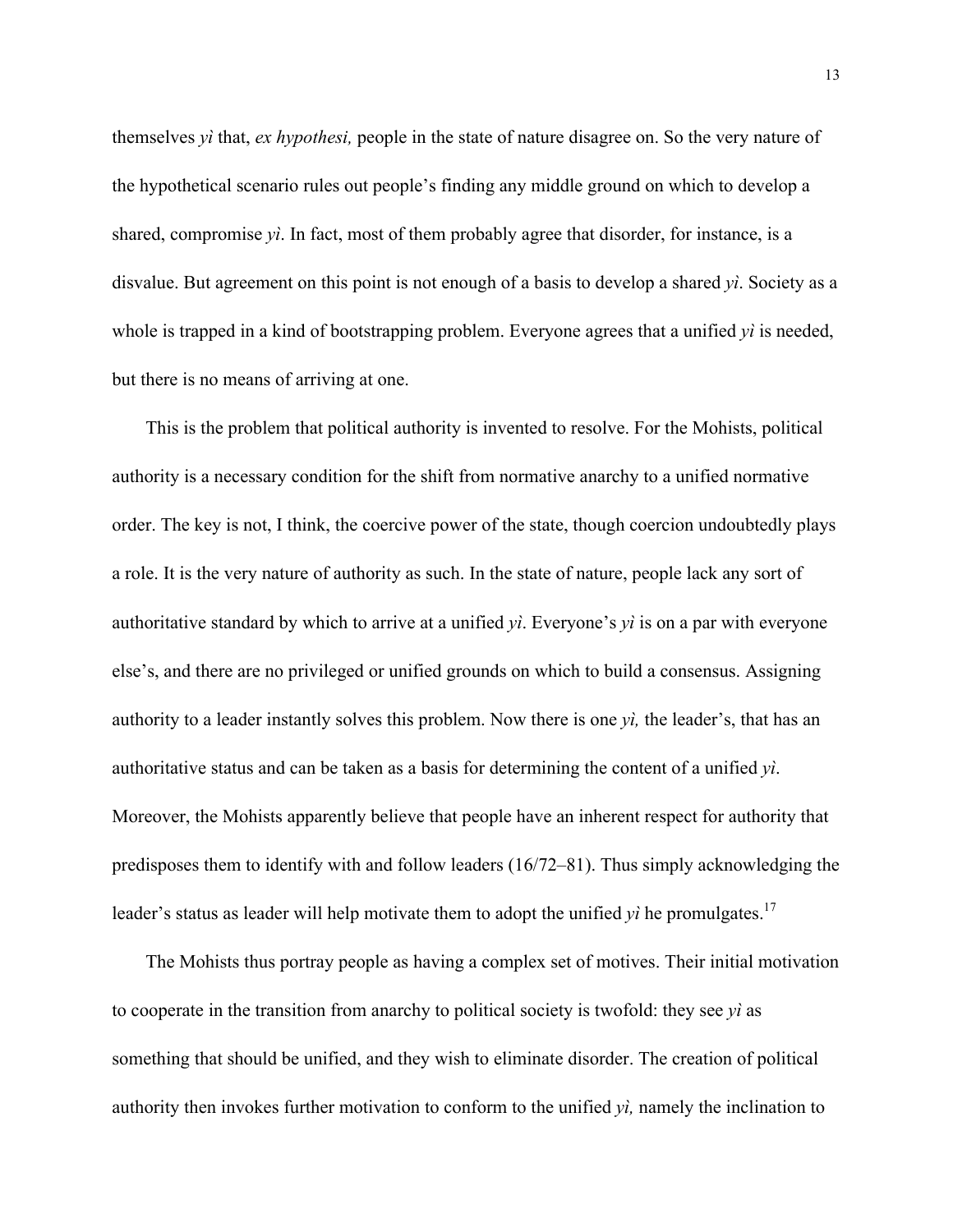follow leaders and to act on social and material incentives. At both stages, self-interest may contribute to people's motivation, since widespread, violent disorder runs against everyone's self-interest and incentives are powerless without it. But self-interest is surely not the whole story. It does not explain the motivational role of people's conviction that *yì* should be unified, for instance, nor their tendency to identify with leaders. There is no reason to think it is their predominant source of motivation.

In fact, taken together, the "Identifying Upward" essays depict a delicate balance between people's respect for authority, their responsiveness to incentives, their commitment to a unified *yì,* and their original inclination to act on what they themselves autonomously deem *yì*. People are depicted not as mere passive subjects of indoctrination, following their rulers blindly, but as active participants in the process of realizing social order through a unified *yì*. In principle, at least, they are expected to reproach their leaders for errors—presumably instances in which the leaders themselves stray from the unified *yì* they have promulgated (11/10, 12/14). If they see the ruler appointing officials merely to surround himself with cronies and flatterers, rather than to properly bring order to the people, they will form cliques against him and follow an *yì* different from his (12/53–55). The unified *yì* then fractures. The ruler's scheme of incentives and disincentives loses its power to motivate people, since they now reject his standards for reward and punishment (12/55–61, 13/18–22). Society falls back into normative disunity and the political system fails (12/59–61). To guard against such a breakdown in authority, in the third essay the Mohists modify their approach to unifying *yì*. Instead of having people emulate the *shì/fēi* distinctions and conduct of their leaders, they now advocate unifying *yì* by establishing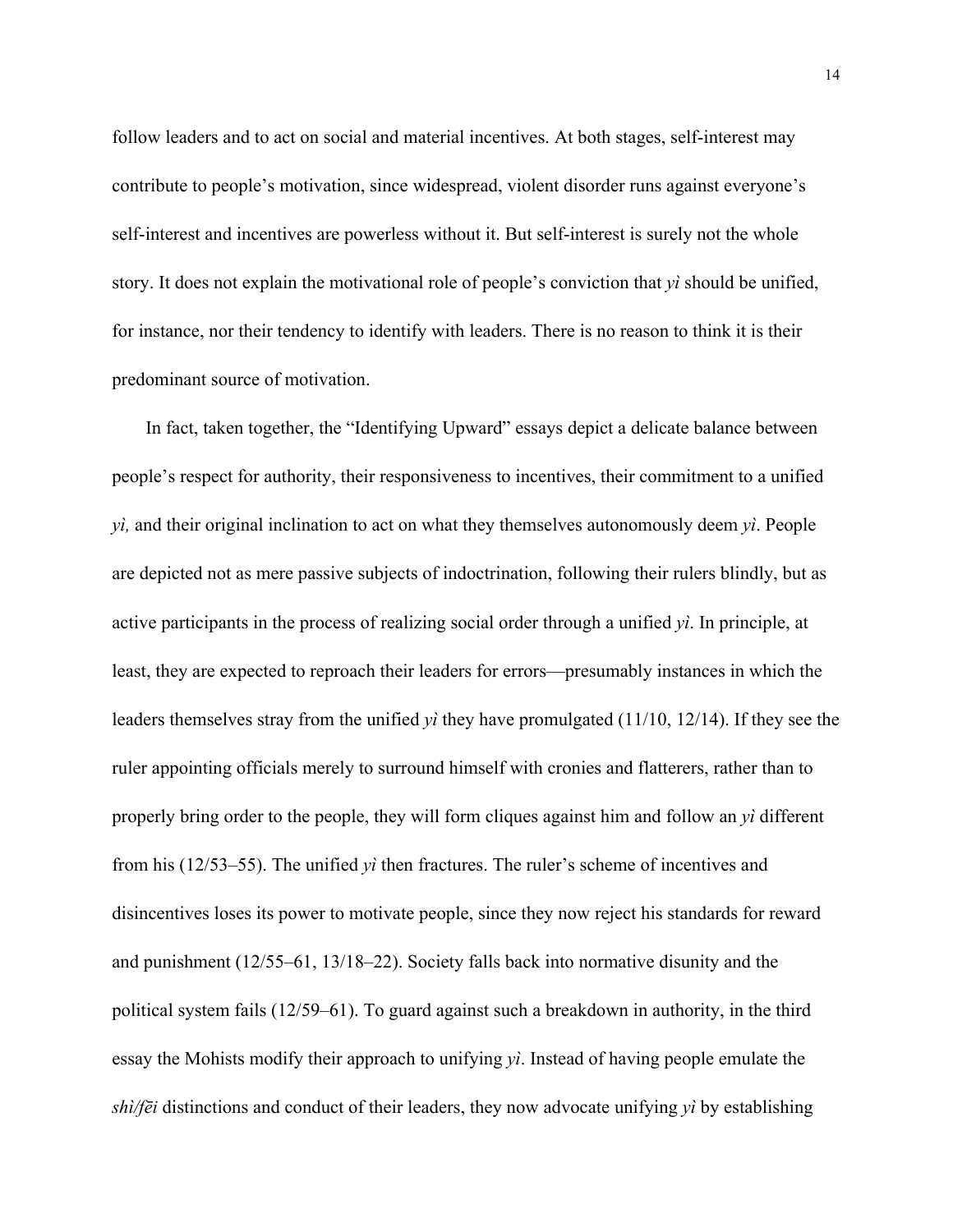incentives for people to report "care and benefit" and "contempt and injury" at the level of the clan, state, and world (13/22–42). By specifying in this way that the content of the unified *yì*  should correspond to that of their ethical theory, the Mohists probably aim to ensure that the  $y\dot{i}$ promulgated by the state is one people can genuinely endorse for themselves.

Mohist political theory thus presents a rich, nuanced picture of people's motivation, in which self-interest is just one of several factors. The Self-Interest Thesis cannot explain people's initial normative motivation in the state of nature. Nor can it explain people's motivation to defy, *against* their material self-interest, the ruler's system of incentives and disincentives because they disagree with his *yì*.

# V. The Objection from Difficulty

The Mohists themselves indicate that a major worry about the doctrine of inclusive care in their day was that it might be impracticable or too difficult. Two of the "Inclusive Care" essays address a series of objections to the doctrine, all but one of which concern its difficulty, practicability, or applicability. In this section and the next, I will discuss the objections from difficulty and applicability, passing over the objection from practicability, which has no bearing on the role of self-interest.<sup>18</sup>

The Mohists address the charge that inclusive care is too difficult in two passages (15/15–29, 16/72–83). The main point of both responses is that inclusive care is not too difficult, because according to familiar historical accounts, rulers have led people to perform far more demanding deeds in the past, such as dieting until weak from hunger, wearing coarse, uncomfortable clothing, and charging into a fire to save national treasures. Thus rulers could easily lead people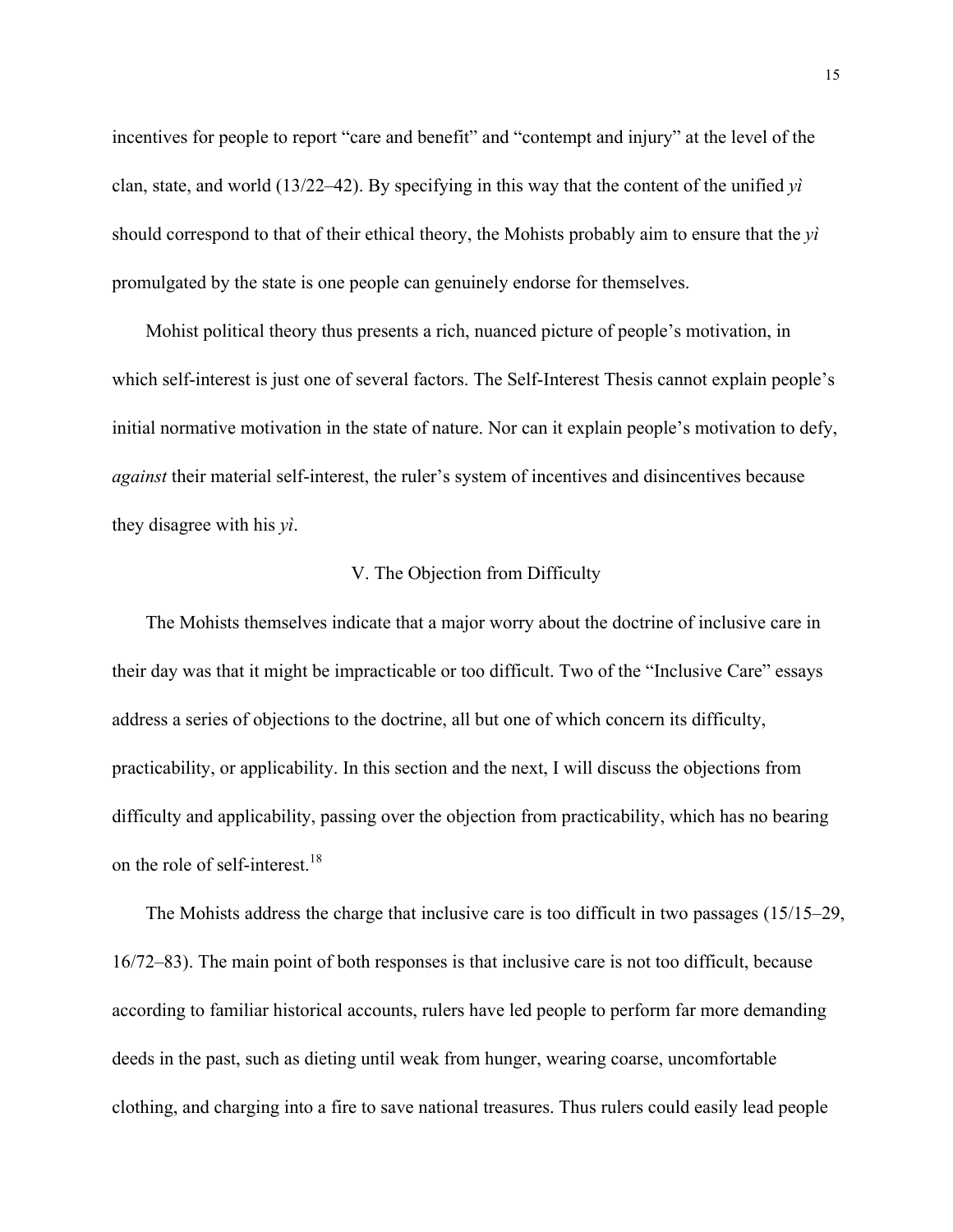to practice inclusive care. The first response further contends there is no difficulty in inclusive care, because it is beneficial (to society at large, apparently) (15/16–17) and because people reliably reciprocate beneficial or detrimental attitudes and conduct. Those who care about and benefit others will be cared about and benefited in turn; those who show contempt for and injure others will likewise themselves be loathed and injured (15/18–19). Let me refer to this pattern of attitudes and behavior as "reciprocity." The first response claims that, given people's inclination toward reciprocity, all that is needed to put inclusive care into practice is for rulers to take it as policy and commoners to take it as a basis for conduct. The second response contends that, because inclusive care is "beneficial and easy" (16/81), rulers need only delight in it and promote its practice through suitable incentives, and people will take to it readily, "as fire tends upward and water tends downward" (16/83). The general principle behind this claim is that "within a generation, the people can be changed" because they seek to identify with their rulers (16/80–81).

Between them, then, the two responses propose four reasons that inclusive care is not difficult to practice: (1) It is beneficial. (2) It is not particularly difficult—or at least far easier than other things people have done, such as dieting nearly to starvation. (3) People tend to conform to their leaders' wishes, especially if these are backed by praise and material incentives. (4) People tend to practice reciprocity. All four of these reasons are plausible, given certain qualifications. I will not pause to defend this claim, however, since their plausibility is not directly relevant to the role of self-interest in the arguments.<sup>19</sup>

I suggest that these four reasons in turn commit the Mohists to four plausible claims about motivation. (1) It is relatively easy to motivate people to perform a practice that is beneficial to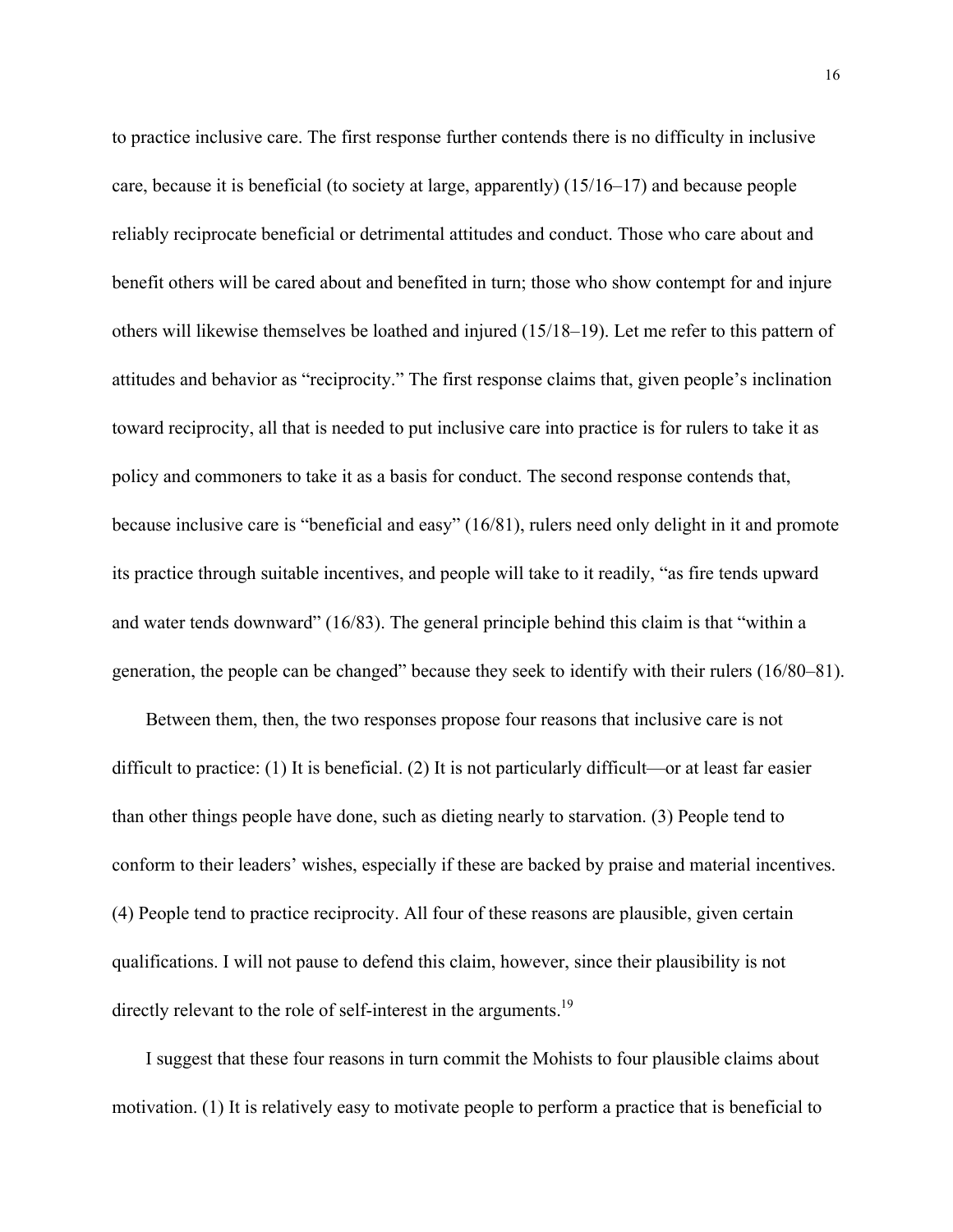everyone, especially if it is not physically challenging. (2) People tend to be motivated to conform to their leaders' wishes. In this context, the contention is not that people normatively should identify with their leaders, nor that they can be expected to do so because they see this is the path to a unified *yì*. It seems instead to be the psychological generalization that people typically just do follow their leaders. (3) People can be motivated by praise and material incentives. (4) They tend to be motivated to reciprocate others' attitudes and treatment. The first and third of these claims directly invoke self-interest (assuming that people are motivated to do what benefits everyone at least partly because they themselves benefit in the process). The other two do not, however. Of course, one might argue that obeying leaders and practicing reciprocity ultimately further the agent's own interests. But this is not how the Mohists present these points. They do not imply that people do these things out of self-interest, but just that they are inclined to do them.

To properly understand the significance of these claims, it is crucial to attend to their context. They are presented as an explanation of why inclusive care is not inordinately difficult, not as an account of people's motivation for practicing it. They are only part of the Mohists' overall account of how people can be motivated to practice inclusive care. In particular, they do not allude to motivation on specifically normative grounds—on the grounds that something is *shì* or *yì*—which, as we have seen, the Mohists think is a powerful form of motivation possessed even by people in the state of nature. Nor do they touch on people's normative motivation to follow a unified *yì*. In fact, the Mohists probably expect that many, perhaps most people's primary motivation for practicing inclusive care will be normative—either that they deem it *yì* or that it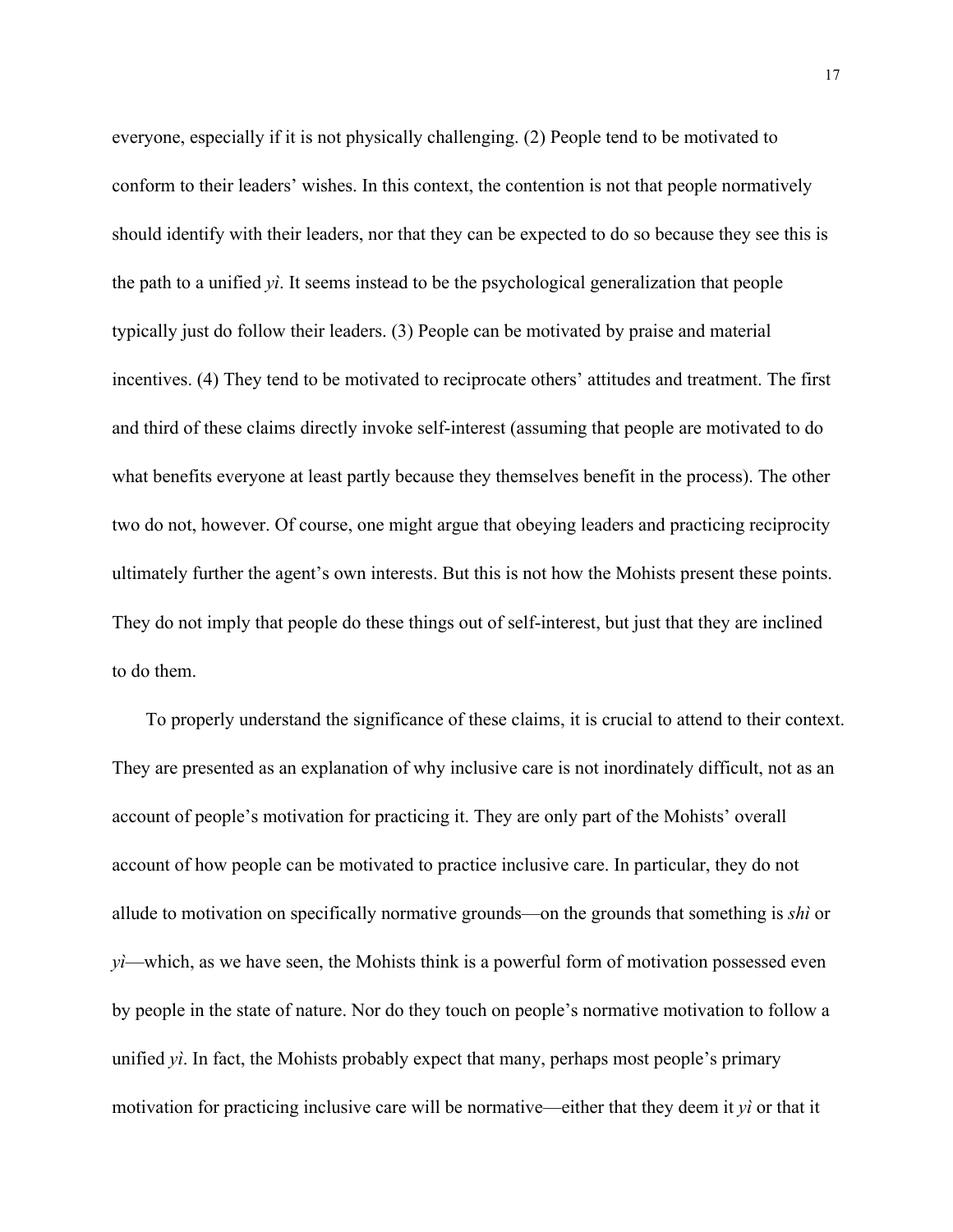promotes goods they consider it *yì* to promote. This is suggested by the conclusions of the second and third "Inclusive Care" essays, which call on people who desire the goods the Mohists take to be criteria of *yi* to practice inclusive care as a means of promoting them  $(15/41-42)$ , 16/83–86). It is also suggested by their depiction of a hypothetical practitioner of inclusive care—the "inclusive" caretaker—who is shown reflecting on the exemplar of a morally superior person and then emulating it (16/25–28). In their responses to the objection from difficulty, however, the Mohists do not appeal to these sorts of motivation. Probably they aim to show that inclusive care can be practiced, without much difficulty, even by people who initially lack the normative motivation to do so.

The claim that people are inclined toward reciprocity I suggest is the core of the Mohists' explanation of why inclusive care is not difficult. It is the centerpiece of the first response to the objection from difficulty. Though unmentioned in the second response, it is probably assumed there, because it is the key premise in the immediately preceding argument that inclusive care is consistent with filiality (*xiào*), since its practice benefits one's parents (16/64–72). The claim plays two roles. It helps explain why inclusive care can be expected to benefit those who practice it, and thus, other things being equal, why people are unlikely to find it difficult. Even more important, it asserts that people are predisposed to realize patterns of attitudes and conduct that have a formal structure congruent with that of inclusive care. Recall that inclusive care is a reciprocal, not an altruistic norm: people are to "inclusively care about each other and in interaction benefit each other" (15/10–11). In claiming that people have an inclination toward reciprocity, the Mohists are asserting that people have predispositions that align with the norm of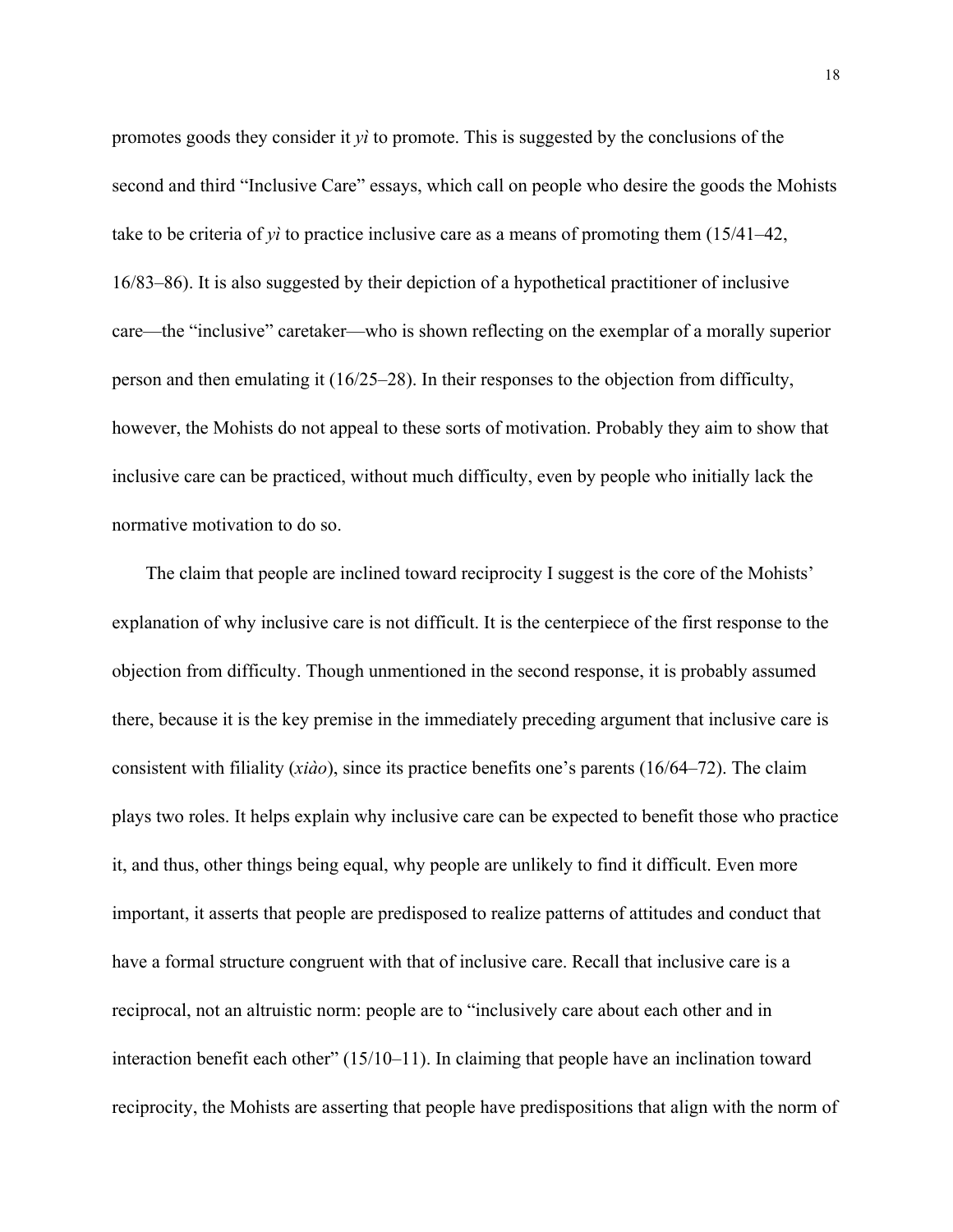inclusive care in such a way as to facilitate their developing the attitudes and habits that constitute its full-fledged practice. Of course, the inclination toward reciprocity is a purely formal inclination to respond to others in kind, covering bad attitudes and treatment as well as good. It is not a substantive inclination to care about and treat each other well. Still, it does predispose people to sustain the sort of virtuous cycle of care and benefit that constitutes the practice of inclusive care. Thus, the Mohists think, inclusive care is not difficult: "It's just that rulers don't adopt it as a policy and commoners don't adopt it as a practice" (15/19–20).

As this last remark suggests, reciprocity helps explain how the practice of inclusive care can be sustained, but not how it gets underway in the first place. Even if people have a reliable inclination toward reciprocity, this need not translate into an inclination to practice inclusive care. For inclusive care involves not only a reactive inclination to respond to others in kind, but a proactive one to take the initiative in caring about and benefiting people, such as by lending a neighbor a hand with a task or by donating aid to orphans (16/18–20). We have seen that the Mohists recognize four sources of motivation that, singly or in combination, could yield such a proactive inclination: People tend to be motivated to do what they think is *shì* or *yì,* to do what their leaders urge, to promote social order (and perhaps other goods), and to pursue their own interests. Thus they can be motivated to practice inclusive care if they think doing so is right, if it is part of the unified morality promulgated by the ruler, if they think it promotes goods they value, or if it is in their interest. However, we can easily imagine circumstances in which one or more of these conditions do not hold, and people thus either lack the motivation to practice inclusive care or have conflicting motivation. For instance, suppose we were to find ourselves in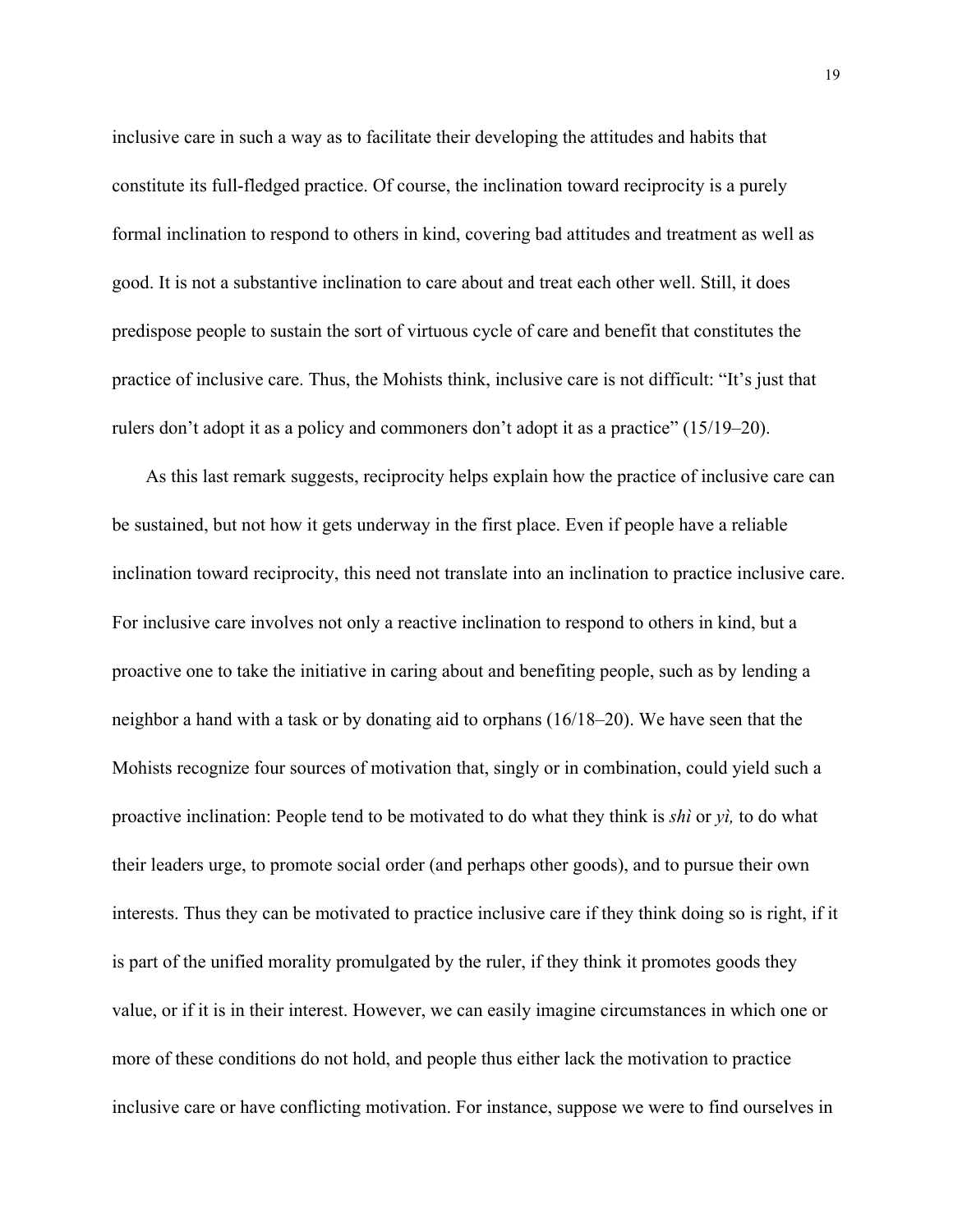circumstances in which practicing inclusive care—by aiding the numerous orphans in an impoverished, war-torn society, say—entailed a great sacrifice to our parents' welfare, with no reasonable expectation of any long-term benefit to them. Practicing inclusive care might then conflict with the exercise of filiality (*xiào*). But filiality is among the goods whose promotion morally justifies the practice of inclusive care. So in this scenario there might be strong moral grounds for refraining from practicing it. Or suppose we lived in a society in which those who practiced inclusive care were regularly exploited by free riders seeking to selfishly profit from others' kindness without reciprocating. Here there might be grounds for reasonable doubt about whether inclusive care genuinely promoted "the benefit of all" and thus was morally justified. Moreover, in this scenario, people's nonmoral inclination toward reciprocity would probably lead them to refrain from practicing inclusive care. So both people's moral motivation to practice inclusive care (on the grounds that doing so is *shì* or *yì*) and an important source of nonmoral motivation (their inclination toward reciprocity) are contingent, to some extent at least, on their having a well-founded expectation that most other people will practice it as well. This point about motivation dovetails with the conceptual structure of inclusive care. Since inclusive care is a reciprocal norm, rather than an altruistic one, a necessary condition for its successful practice in some community is that people regularly return each other's kindness.

These considerations help explain the Mohists' emphasis on the ruler's part in leading people to practice inclusive care. Here again, as in the transition from normative anarchy to a normatively unified political society, the ruler plays a crucial bootstrapping role, providing the necessary conditions under which the practice of inclusive care can get underway and be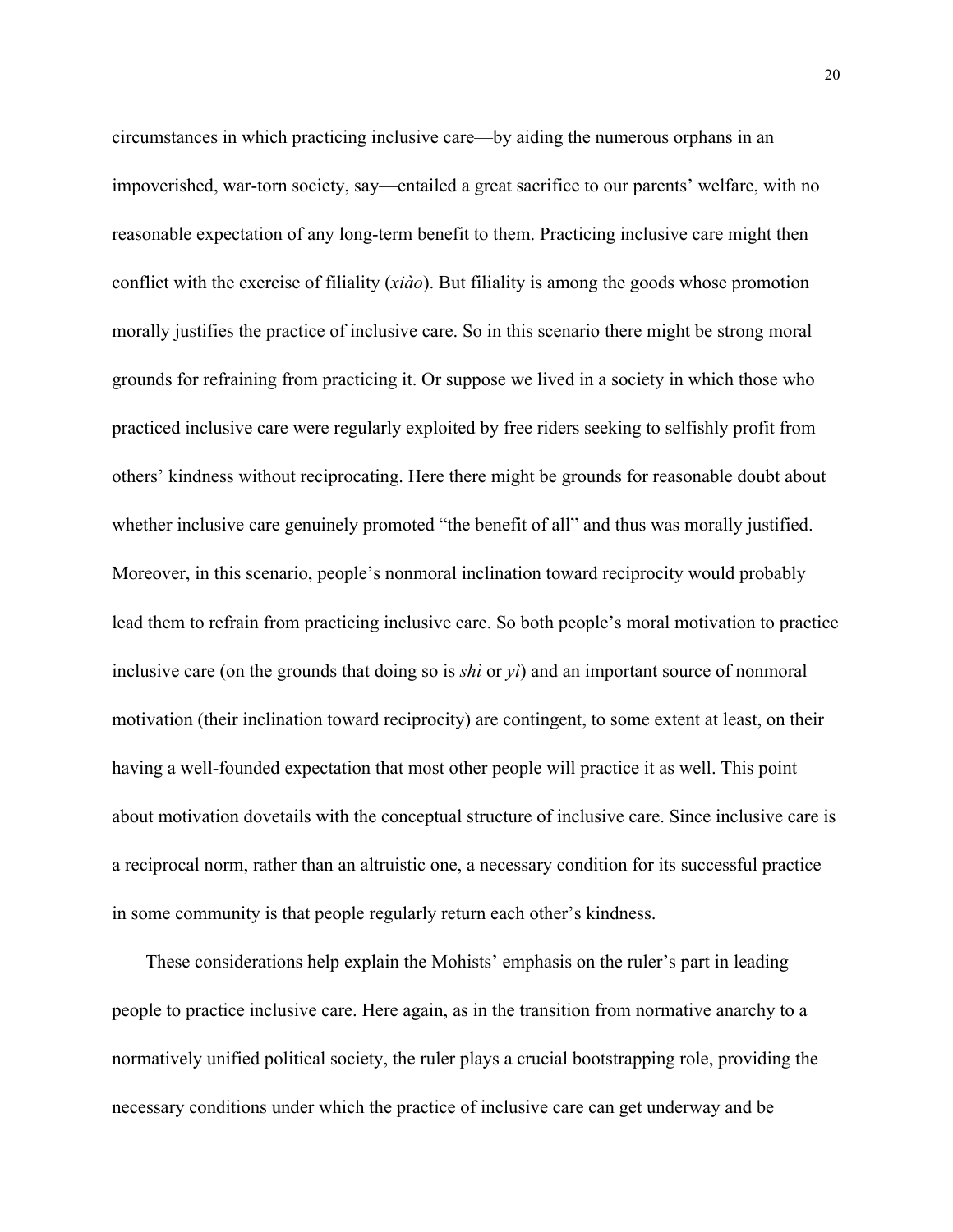sustained. Indeed, ensuring that these conditions obtain is part and parcel of the ruler's role in unifying *yì*. The ruler publicizes and enforces inclusive care as a unified code, thus giving people a reasonable expectation that others will practice it and that they will not be exploited if they do. He brings into play the motivational power of people's tendency to conform to authority. Through incentives and disincentives, he motivates those who otherwise lack sufficient motivation of their own. But equally important, he eliminates potential normative and motivational obstacles to practicing inclusive care for those who *do* have sufficient motivation of their own. The ruler thus plays an essential, complex role that complements and reinforces people's existing motivation.<sup>20</sup>

What motivates the ruler himself? The same set of factors, I think, that we have identified as motivating other agents.<sup>21</sup> The difference in the ruler's case is that since he has all of society's resources at his disposal and the authority to compel others to follow his *yì,* his motivation to practice inclusive care cannot be trumped by contingent obstacles such as limited resources or others' failure to cooperate.

To sum up, what do the responses to the objection from difficulty indicate about the role of self-interest in Mohist ethics? If inclusive care does benefit those who practice it, as the Mohists claim, then they must allow that self-interest helps make inclusive care easier to practice and that it may help motivate some people to practice it. But nothing they say implies that they expect self-interest to be people's principal motivation for practicing inclusive care. Their first response focuses on reciprocity, not self-interest; their second on the inclination to identify with one's ruler. To be sure, both reciprocity and identifying with superiors may ultimately contribute to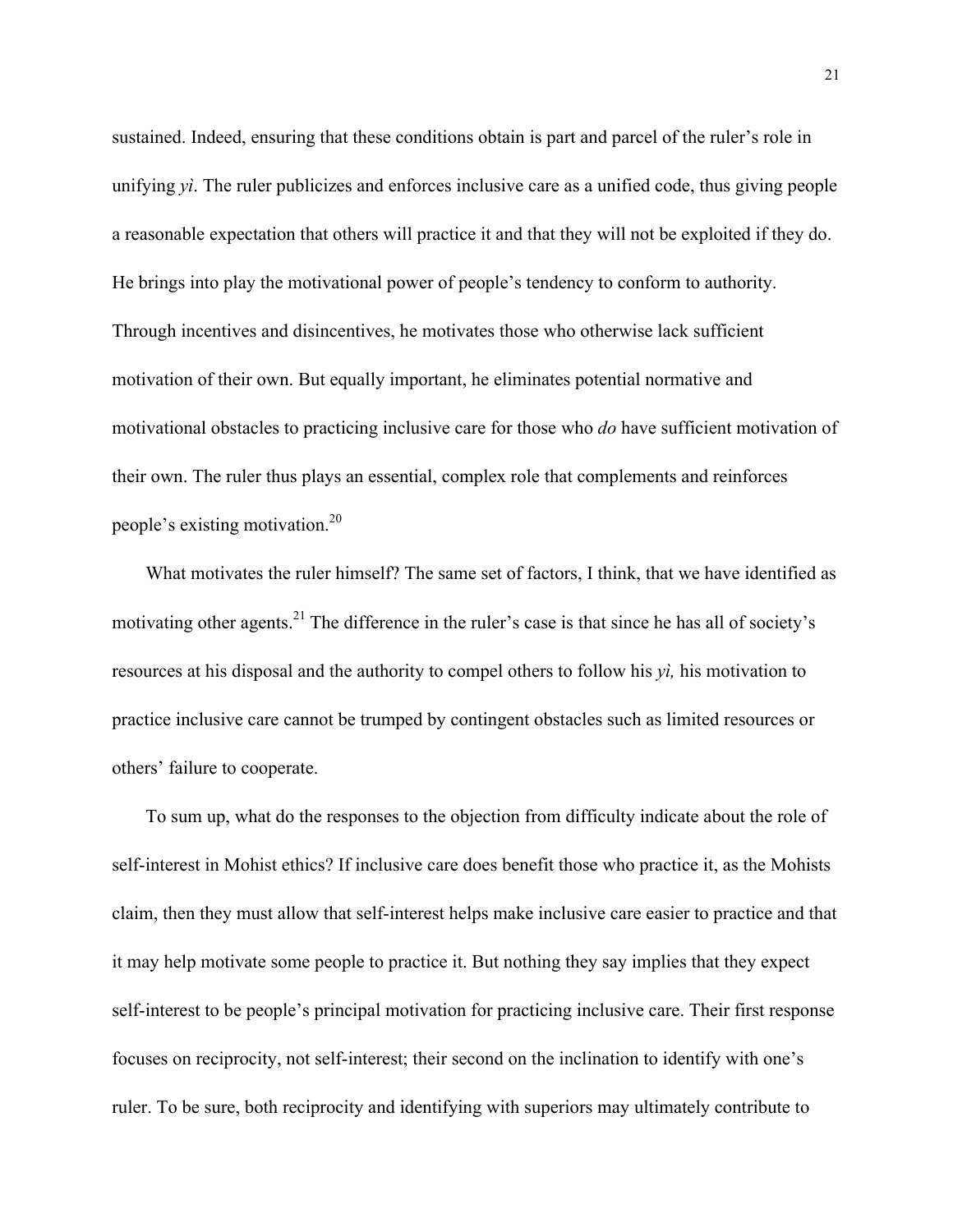one's self-interest. But the Mohists do not formulate their arguments that way. They do not contend that inclusive care is not difficult because reciprocity promotes one's interests; they argue simply that it is not difficult because reciprocity is not difficult  $(15/27-28)$ . Nor do they contend that inclusive care is easy because conforming to leaders is in one's interest; they argue simply that people follow their leaders. The Self-Interest Thesis thus has difficulty explaining the direction of their arguments, specifically their emphasis on reciprocity and identifying with superiors. If they thought self-interest were people's principal motivation for practicing inclusive care, we would expect it to play a more prominent role here. Indeed, we would expect a direct statement that inclusive care is not difficult *because* it is in one's own interest. But that is not what we find.

## VI. The Caretaker Argument

The Caretaker is among the Mohists' most provocative and controversial arguments. Interpretations of it differ widely.<sup>22</sup> Several important issues raised by these interpretations are beyond the scope of this article, in particular the question of whether the Caretaker constitutes a cogent normative argument for inclusive care or a cogent confutation of a contrasting ethical code. Here I will focus instead on the argument's implications for the role of self-interest in Mohist ethics, though my interpretation will unavoidably have certain consequences concerning its normative import. The Caretaker is in fact the first of a pair of parallel arguments, the other being the Ruler argument (16/34–45). For brevity, I will omit discussion of the Ruler, which is similar to the Caretaker except in concerning political policy rather than a moral code.

As with the Mohists' response to the objection from difficulty, in interpreting the Caretaker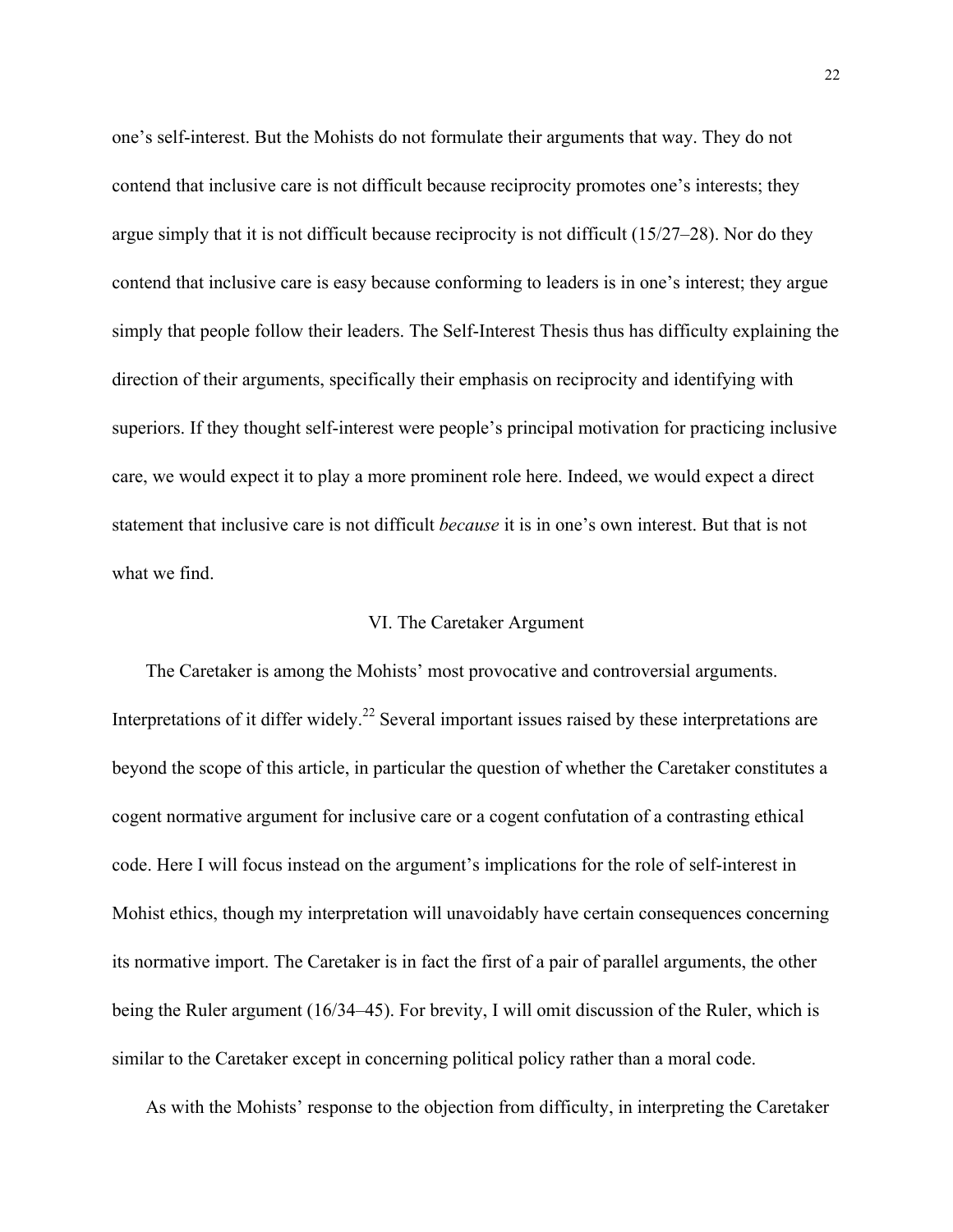argument it is essential to consider its context. The argument is presented as a response to what I call the objection from applicability. The objection grants that inclusive care is morally good, but questions whether it can be "applied" (*yòng*) (用) (16/22). Elsewhere, the Mohists typically use the word *yòng* to refer to applying or adopting a doctrine, policy, or plan by putting it into practice as a public norm of action. The most prominent example is probably that *yòng* is the third of the Mohists' three standards for distinguishing whether a statement or doctrine is right (*shì*) or not (*fēi*) (35/7–10). As the third standard, *yòng* refers to observing whether a statement or doctrine has beneficial consequences when promulgated as a basis for public administration and the penal code  $(35/9)$ <sup>23</sup>. This and other examples suggest that *yong* typically refers to adopting a doctrine or code as a social norm—as a  $d\dot{a}$  ( $\ddot{a}$ ) to be followed by all.<sup>24</sup> So the challenge the Mohists take themselves to be addressing here is: Granted that inclusive care is morally good, can it realistically, practicably, be adopted it as a social norm?

To demonstrate that it can, the Mohists offer a hypothetical choice argument which, they claim, shows that, in at least some circumstances, even someone who verbally rejects inclusive care would prefer it as a code to be followed by others (16/23–33). They posit a scenario in which a man departing on a distant, hazardous mission has a choice of entrusting his family during his absence to either a caretaker who practices "inclusion" (i.e., inclusive care) or one who practices "exclusion" (*bié*) (別). The "inclusive" caretaker is committed to his friends' and their families' welfare just as he is to his own and his family's, and so he reliably aids friends in need. The "exclusionist" caretaker scoffs at the idea of such concern for others and so offers no help to friends facing hardship. The Mohists contend that, in such a situation, even people who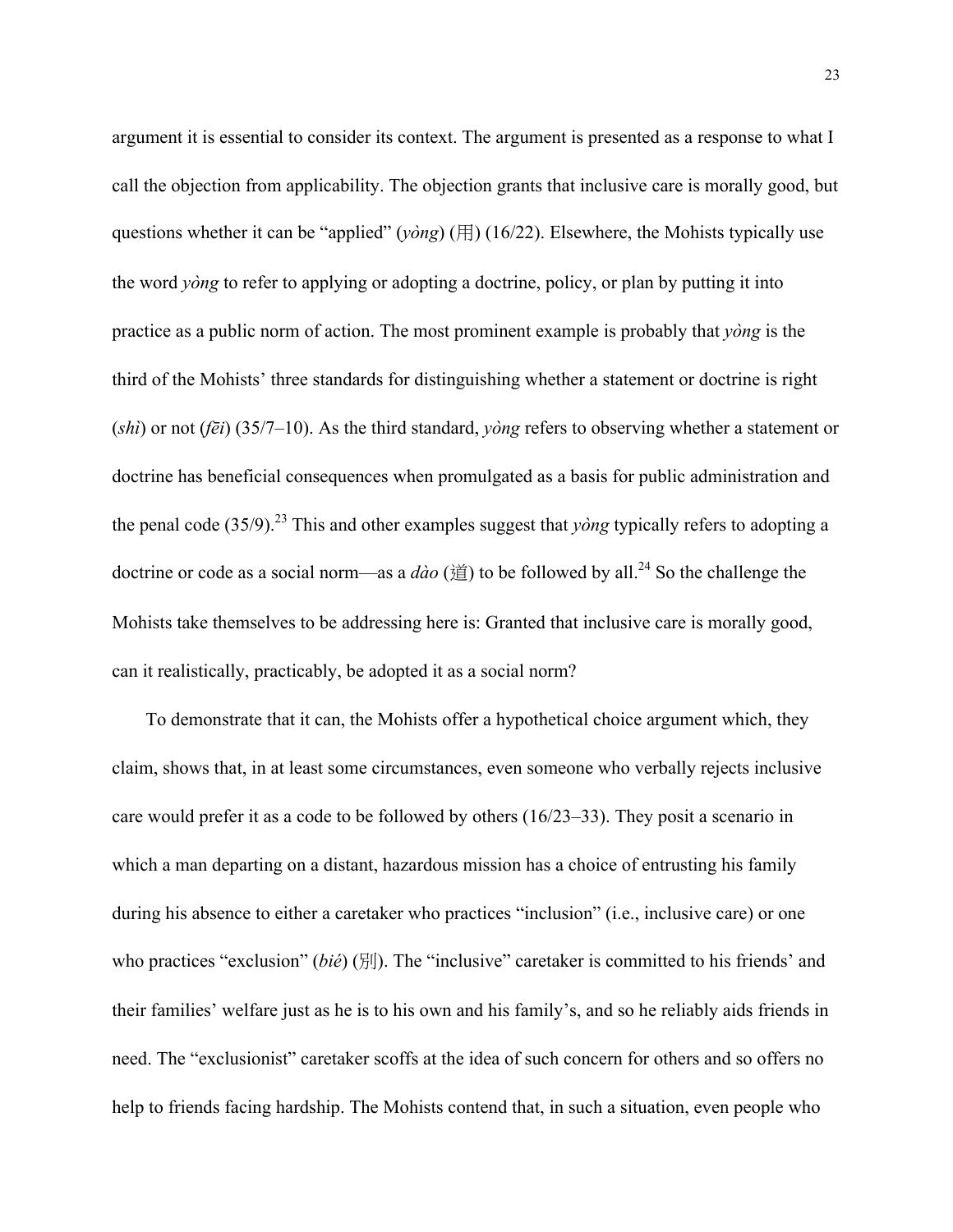verbally reject inclusive care will make the (supposedly) obviously wiser choice and entrust their family to the inclusive caretaker. We can generalize this point—though the text itself does not do so—as the claim that anyone concerned for her family's welfare would prefer "inclusion" over "exclusion" as a code to be practiced by others. Thus inclusive care "can be applied" as a social norm: on the basis of robust, widely shared interests of their own, people can choose it as society's moral code.

The argument may seem obviously to be a false dilemma.<sup>25</sup> For it limits the hypothetical choice to "inclusion" versus "exclusion," when it seems there could be other codes in which moral concern varies in scope or degree between these extremes. I myself think there are ways to interpret the Caretaker so that it is not a false dilemma. Even so, however, the argument is at best only a very weak response to the challenge to show that inclusive care can be applied as a social code. For the fact that people would select "inclusion" as a code in a narrowly specified hypothetical scenario in which their family's welfare were at risk simply does not justify the claim that it can be applied generally, in actual circumstances. It amounts at most only to a consideration in favor of that claim. So the Caretaker is either faulty or at best makes only a weak case for the conclusion that inclusive care is "applicable" as a social code.

The underlying point of the Caretaker, I think, parallels that of the Mohists' response to the objection from filiality (16/64–72). The objection is that practicing inclusive care might run against one's parents' interests and thus interfere with the exercise of filiality. The Mohists reply that a filial son would want others to care about and benefit his parents, and the way to bring this about is to practice inclusive care toward others' parents, leading others to reciprocate in kind.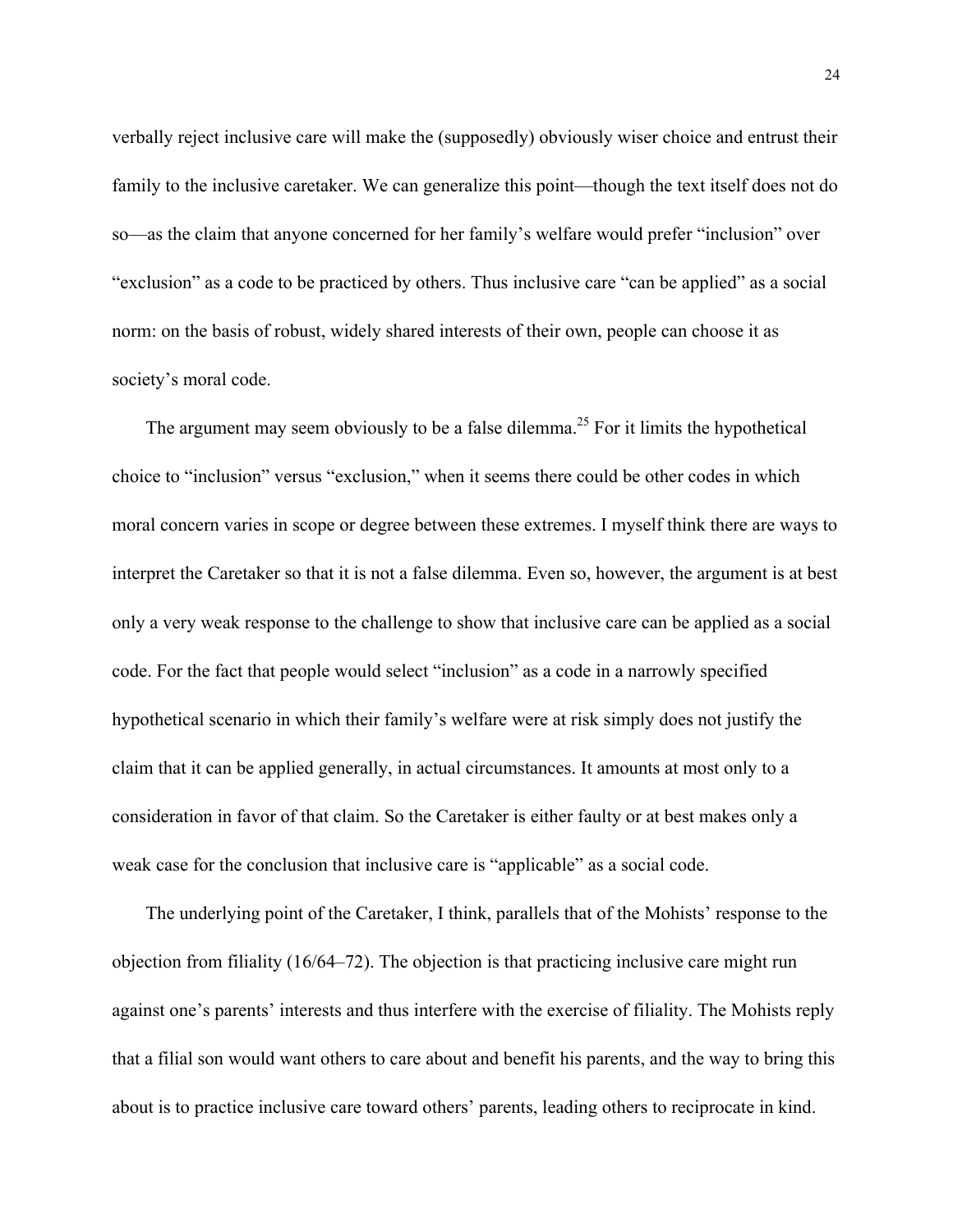Both arguments attempt to show that inclusive care as a social practice tends to promote, or is at least consistent with, certain robust values that people already share, namely broad self-interest and filiality. The Caretaker is an imperfect but vivid attempt to make this point by placing us in a hypothetical scenario in which assistance from others, through the practice of inclusive care, might be crucial to securing such values. The filiality argument is considerably more persuasive, however, precisely because it is not hypothetical. It claims, plausibly, that the practice of inclusive care in actual circumstances would contribute to, rather than interfere with, the ends of filiality.

What are the implications of the Caretaker for the role of self-interest in Mohist thought? The argument contends that, in at least some circumstances, inclusive care as a social norm tends to promote self-interest, and thus it is "applicable." The Self-Interest Thesis can indeed explain this contention. But so can the simpler, weaker thesis that the Mohists take promoting people's self-interest to be a sufficient condition for the "applicability" of a social norm. The argument commits the Mohists to allowing that self-interest might provide part or even all of some people's motivation to practice inclusive care. But it does not commit them to holding that selfinterest will generally be people's primary motivation for practicing it. In fact, the Caretaker does not directly address the issue of how people generally will be motivated to practice inclusive care. As I pointed out earlier, the one person it depicts practicing it—the "inclusive" caretaker—acts on moral grounds, not from self-interest. The Self-Interest Thesis has no way of explaining this point.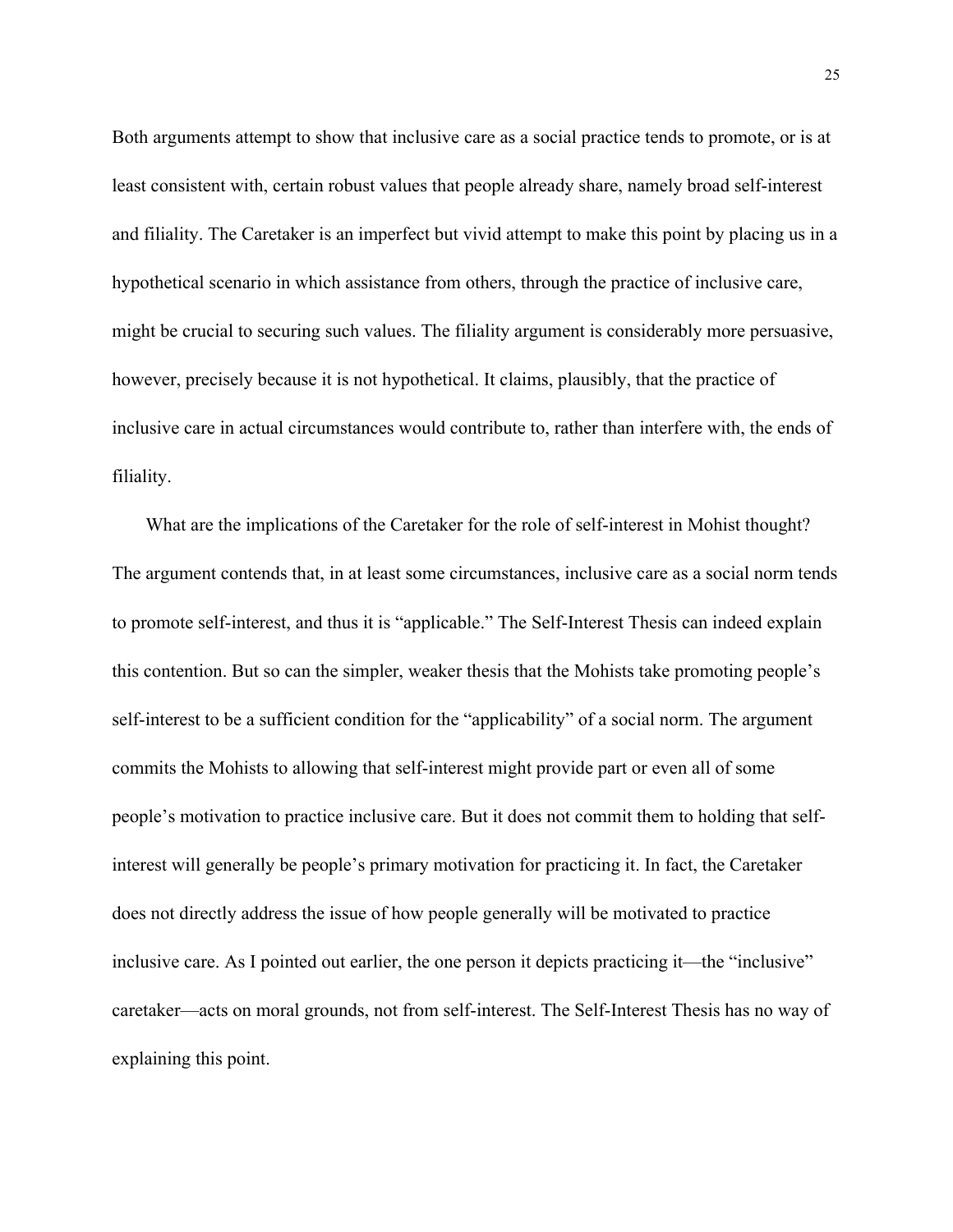# VII. Conclusion

The Self-Interest Thesis explains relatively poorly, if at all, the very parts of the *Mòzǐ* that proponents might cite as grounds for it. None of the passages we have examined commits the Mohists to the view that self-interest is people's sole or predominant source of motivation, nor that it will generally be people's major motivation for practicing Mohist ethics. The Mohists recognize self-interest—in the broad sense that includes the interest of one's dependents—as among the important motives for which people tend to act. They must allow, I think, that nonmoral self-interest could be a factor in some people's overall motivation to follow the Mohist ethical code. Moreover, since "the benefit of all" includes one's own interests and inclusive care covers oneself as well as others, they might hold that a suitably moralized form of self-interest *should* count among people's motives. But they also recognize a range of other sources of motivation, including motivation on the grounds of *shì* or *yì,* an inclination to identify with leaders, an inclination toward reciprocity, and motivation to promote goods such as social order and filiality. The Self-Interest Thesis is thus untenable.

Why, then, do one's own interests figure so prominently in the Caretaker and Ruler arguments? I think that in these arguments—and in their responses to the objections from difficulty and filiality—the Mohists are concerned to show that inclusive care works in people's own interest because they regard a *conflict* between a proposed moral code and self-interest as legitimate grounds for concluding that the code is impracticable, too difficult, or normatively mistaken.26 Self-interest for the Mohists thus functions as a constraint on a practicable, normatively justifiable moral code, though it is not people's only, or even primary, motivation.<sup>27</sup>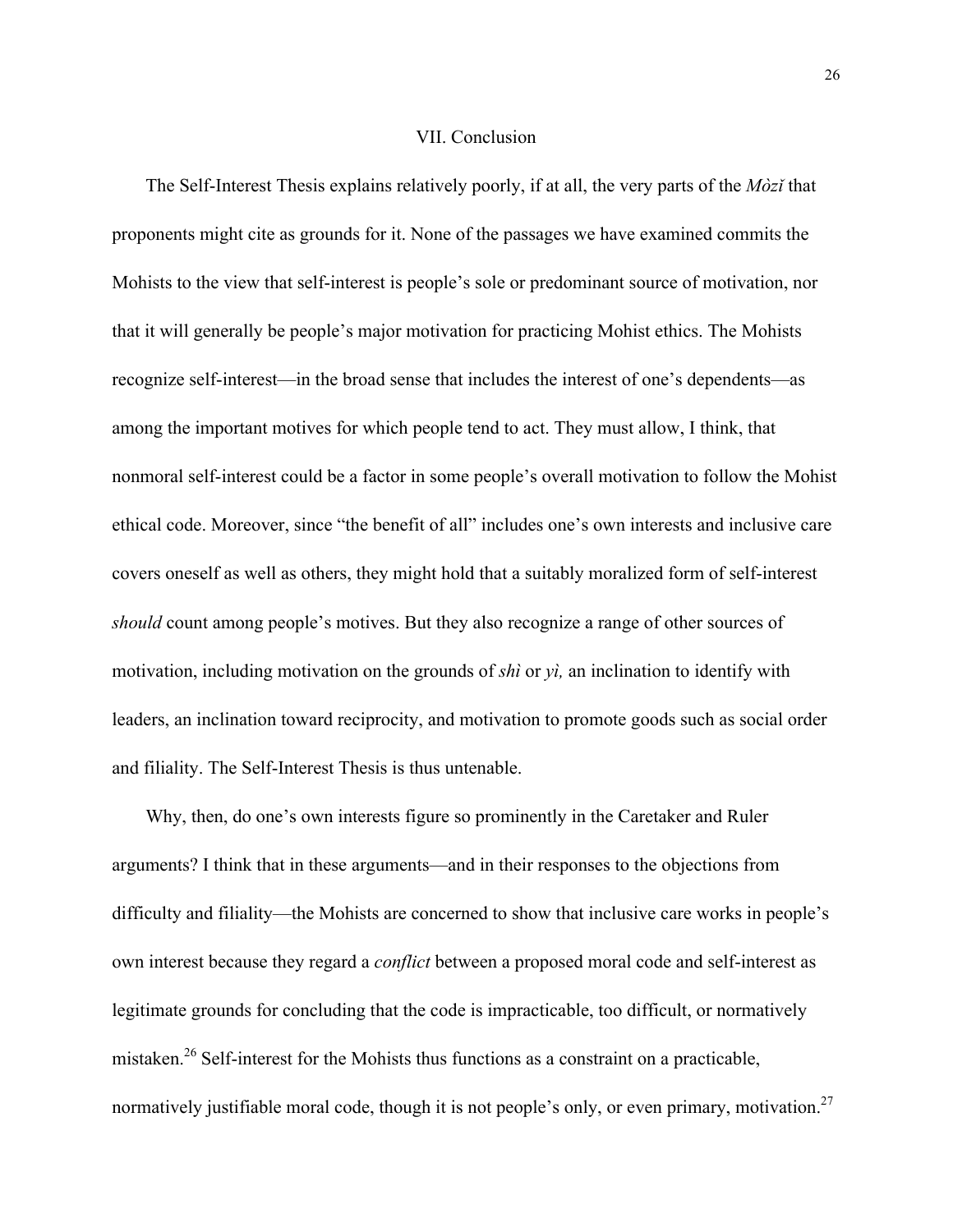## Endnotes

<sup>1</sup> David Nivison, *The Ways of Confucianism*, ed. Bryan W. Van Norden (La Salle: Open Court, 1996), 83.

<sup>2</sup> Benjamin Schwartz, *The World of Thought in Ancient China* (Cambridge: Harvard University Press, 1985), 145. Cf. 262.

<sup>3</sup> Kwong-loi Shun, *Mencius and Early Chinese Thought* (Stanford: Stanford University Press, 1997), 35. Shun does not, however, hold that the Mohists assume people are concerned *only* for their own interests (*Mencius,* 33).

4 Philip J. Ivanhoe, "Mohist Philosophy," in *Routledge Encyclopedia of Philosophy,* Vol. 6, ed. E. Craig (London: Routledge, 1998), 451–55. Citations are to sections in the on-line version at http://www.rep.routledge.com/article/G008. The quotation is from section 4.

<sup>5</sup> References to the *Mòzǐ* give chapter and line numbers in *A Concordance to Mòzǐ* (*Mòzǐ Yǐndé*)

(《墨子引得》), Supplement no. 21, Harvard-Yenching Institute Sinological Index Series

(reprint) (Shànghǎi: Shànghǎi Gǔjí, 1986).

 $6$  The convenient labels "Ruler" and "Caretaker" for the arguments at  $16/35$  and  $16/22$  are due to Bryan Van Norden, *Virtue Ethics and Consequentialism in Early Chinese Philosophy*  (Cambridge: Cambridge University Press, 2007), 180–91.

<sup>7</sup> *World,* 142.

<sup>8</sup> *Ways,* 83.

<sup>9</sup> *Ways,* 83.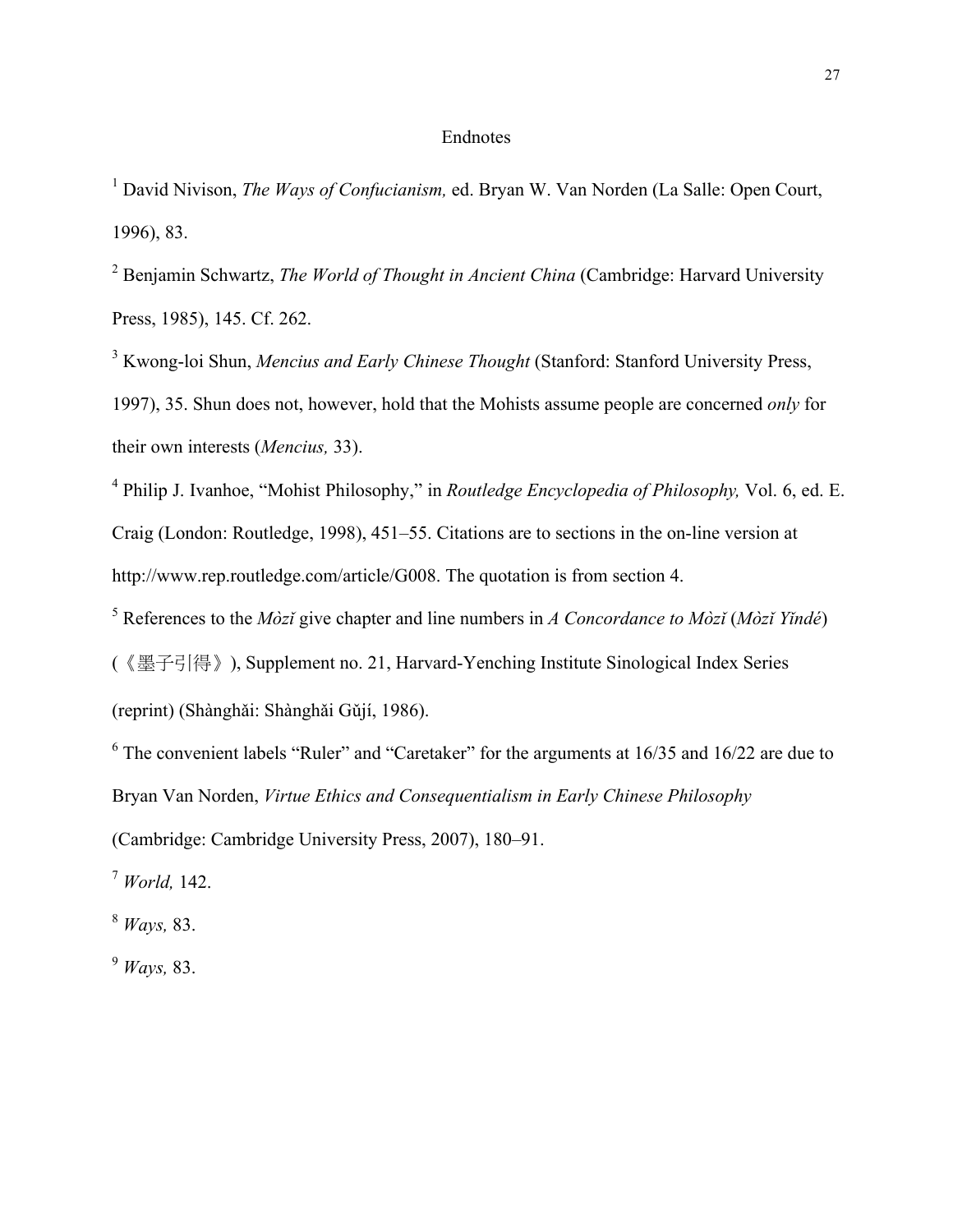<sup>10</sup> Shun, *Mencius*, 35. I assume Ivanhoe is expressing a similar idea when he suggests that Mòzi thought people could be motivated to care for others only by seeing that doing so guaranteed them an equitable distribution of goods ("Mohist," sect. 4).

 $11$  None of the writers I have cited makes this argument. However, it is a fairly obvious route a proponent of the Self-Interest Thesis might take.

<sup>12</sup> I take the statement that "probably the saying was that people have different  $yi$ " (11/1, 12/1) to imply that this scenario is hypothetical.

13 Hui-Chieh Loy makes this point well in "On a *Gedankenexperiment* in the *Mozi* Core Chapters," *Oriens Extremus* 45 (2005/06), 149.

14 Chad Hansen expresses a similar view when he says that "*Shì* and *fēi* are not merely assignments, but assignments with behavioral consequences—like pro and con attitudes." See *A Daoist Theory of Chinese Thought* (New York: Oxford University Press, 1992), 120. This hypothesis also helps explain the emphasis in the Mohist program for unifying *yì* on having people emulate how their leaders discriminate *shì* from *fēi*.

<sup>15</sup> *World,* 142.

<sup>16</sup> This is one reason I resisted interpreting people's  $y\hat{i}$  in the state of nature as different conceptions of morality as such. Such customs might not be understood as conceptions of morality even by those who practice them.

<sup>17</sup> Since the Mohists hold that *Tiān* ( $\pm$ ) (Heaven) provides a reliable standard of *yi* with which even leaders must "identify upward" (13/42, 27/73), why do they not envision people in the state of nature solving the unification problem simply by appealing to *Tiān* as a standard of *yì*? I think the proposal to take *Tiān* as a standard would still amount to just one of the many diverse *yì* and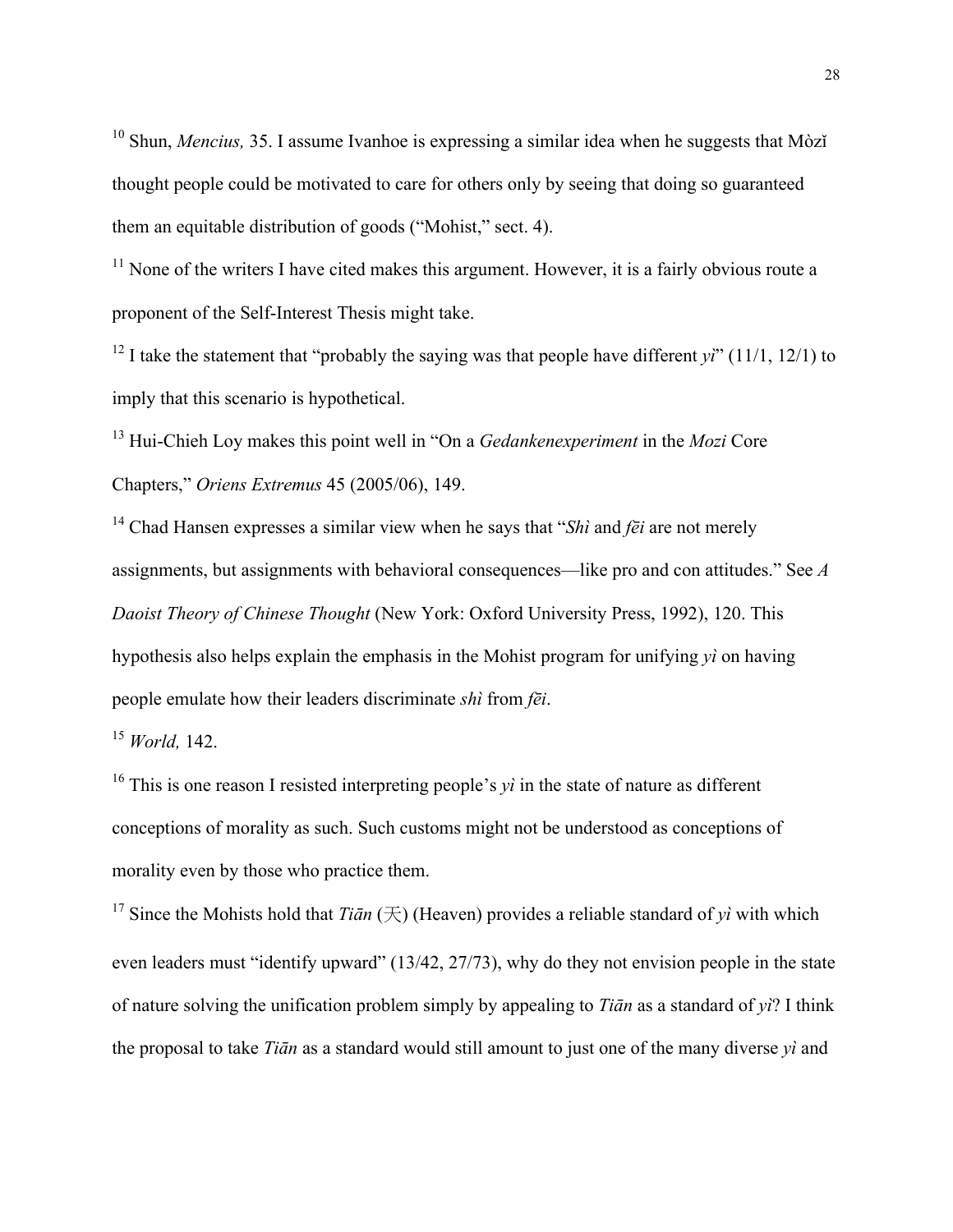thus would not be recognized as a basis for a unified *yì*. For the Mohists, the shift from anarchy to political society is simultaneously the origin of authority and of the very idea of something having authoritative status. So the conception of *Tiān* as an authoritative standard is probably a product of this shift. Prior to it, the proposal to assign this status to *Tiān* would have had no purchase.

 $18$  The objection concerns whether inclusive care might be practically impossible, on the order of picking up a mountain and jumping over a river (15/30). The Mohist response is that it is possible, because accounts of the benevolent acts of the sage-kings show they practiced it.  $19$  The only one that is controversial is the claim that inclusive care is not difficult. I have argued elsewhere that in terms of conduct, at least, inclusive care is not excessively demanding. See Chris Fraser, "Mohism," *The Stanford Encyclopedia of Philosophy* (Winter 2002 edition), ed. Edward Zalta, http://plato.stanford.edu/archives/win2002/entries/mohism (Stanford: The Metaphysics Research Lab, 2002), section 7. For a detailed argument to a similar conclusion, see Hui-Chieh Loy, *The Moral Philosophy of the* Mozi *"Core Chapters"* (Ph.D. dissertation, University of California, Berkeley, 2006), chapter 6.

 $20$  Notice that nothing in this account or in Mohist political theory suggests that the ruler must effect extensive changes in people's motivation. The widely asserted claim that for the Mohists human motivation is a blank slate or "highly malleable" (Van Norden, *Virtue,* 195, Ivanhoe "Mohist," Introduction) is thus untenable.

 $^{21}$  As holder of the highest political office, the ruler of course has no human political superior. But the Mohists hold that he too is to identify upward with the model set by *Tiān,* the deity that is the highest authority in the cosmos (12/31–33).